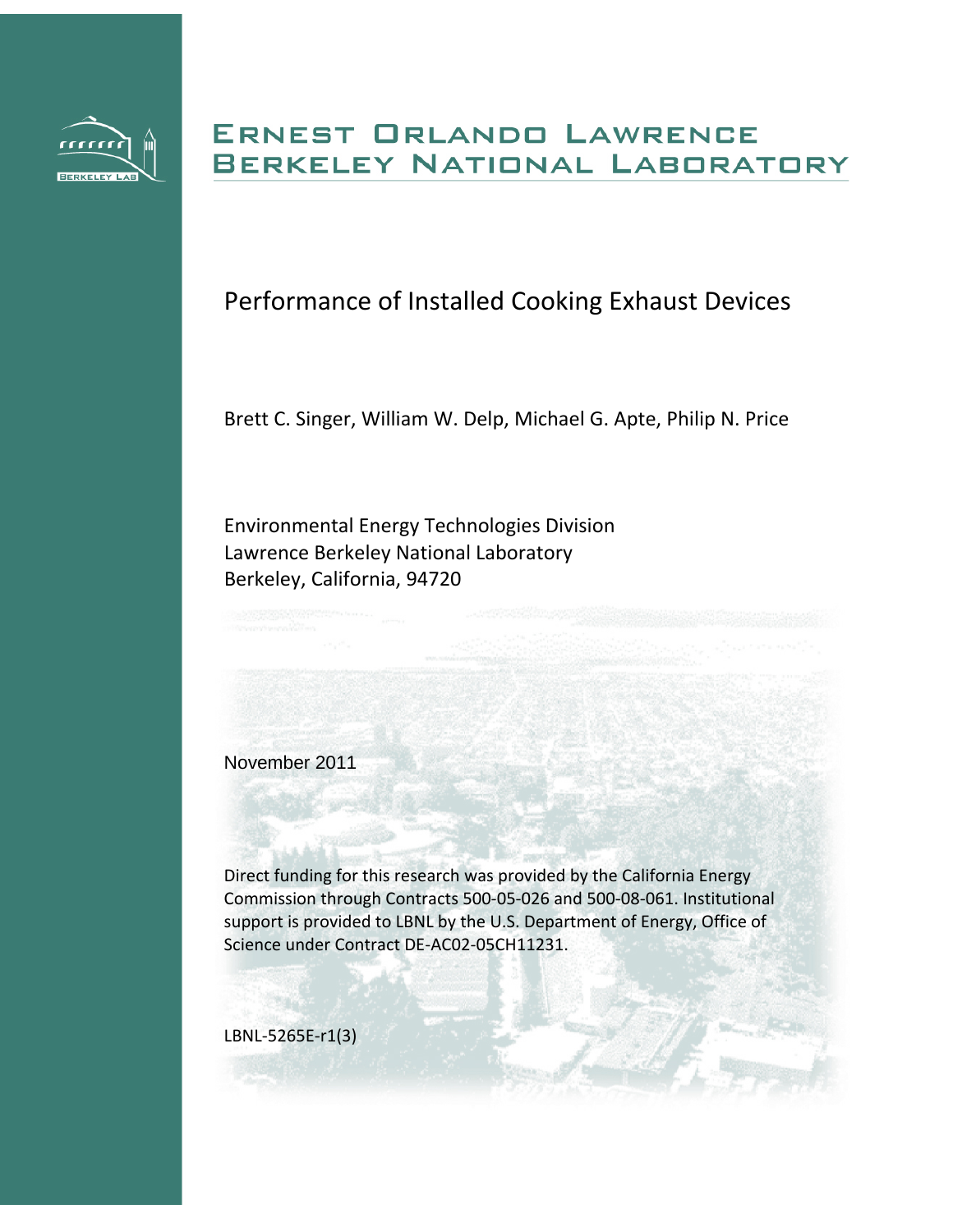## **Performance of Installed Cooking Exhaust Devices**

## <span id="page-1-0"></span>**Brett C. Singer[1](#page-1-0) , Woody W. Delp, Michael G. Apte, Philip N. Price**

Environmental Energy Technologies Division, Lawrence Berkeley National Laboratory Berkeley, California, 94720

## **Abstract**

The performance metrics of airflow, sound, and combustion product capture efficiency (CE) were measured for a convenience sample of fifteen cooking exhaust devices, as installed in residences. Results were analyzed to quantify the impact of various device- and installationdependent parameters on CE. Measured maximum airflows were 70% or lower than values noted on product literature for 10 of the devices. Above-the-cooktop devices with flat bottom surfaces (no capture hood) – including exhaust fan/microwave combination appliances – were found to have much lower CE at similar flow rates, compared to devices with capture hoods. For almost all exhaust devices and especially for rear-mounted downdraft exhaust and microwaves, CE was substantially higher for back compared with front burner use. Flow rate, and the extent to which the exhaust device extends over the burners that are in use, also had a large effect on CE. A flow rate of 95 liters per second (200 cubic feet per minute) was necessary, but not sufficient, to attain capture efficiency in excess of 75% for the front burners. A-weighted sound levels in kitchens exceeded 56 dB when operating at the highest fan setting for all 14 devices evaluated for sound performance.

## **Key Words**

Carbon monoxide; Natural gas burners; Nitrogen dioxide; Range hood; Task ventilation; Unvented combustion.

## **Practical Implications**

Natural gas cooking burners and many cooking activities emit pollutants that can reach hazardous levels in homes. Venting range hoods and other cooking exhaust fans are thought to provide adequate protection when used. This study demonstrates that airflows of installed devices are often below advertised values and that less than half of the pollutants emitted by gas cooking burners are removed during many operational conditions. For many devices, achieving capture efficiencies that approach or exceed 75% requires operation at settings that produce prohibitive noise levels. While users can improve performance by preferentially using back burners, results suggest the need for improvements in hood designs to achieve high pollutant capture efficiencies at acceptable noise levels.

## **Citation**

1

Singer BC, Delp WW, Apte MG, Price PN. (2012) Performance of installed cooking exhaust devices. *Indoor Air, Online 02-Nov-2011.* DOI: 10.1111/j.1600-0668.2011.00756. LBNL-5265E.

<sup>&</sup>lt;sup>1</sup> Corresponding Author: BCSinger@lbl.gov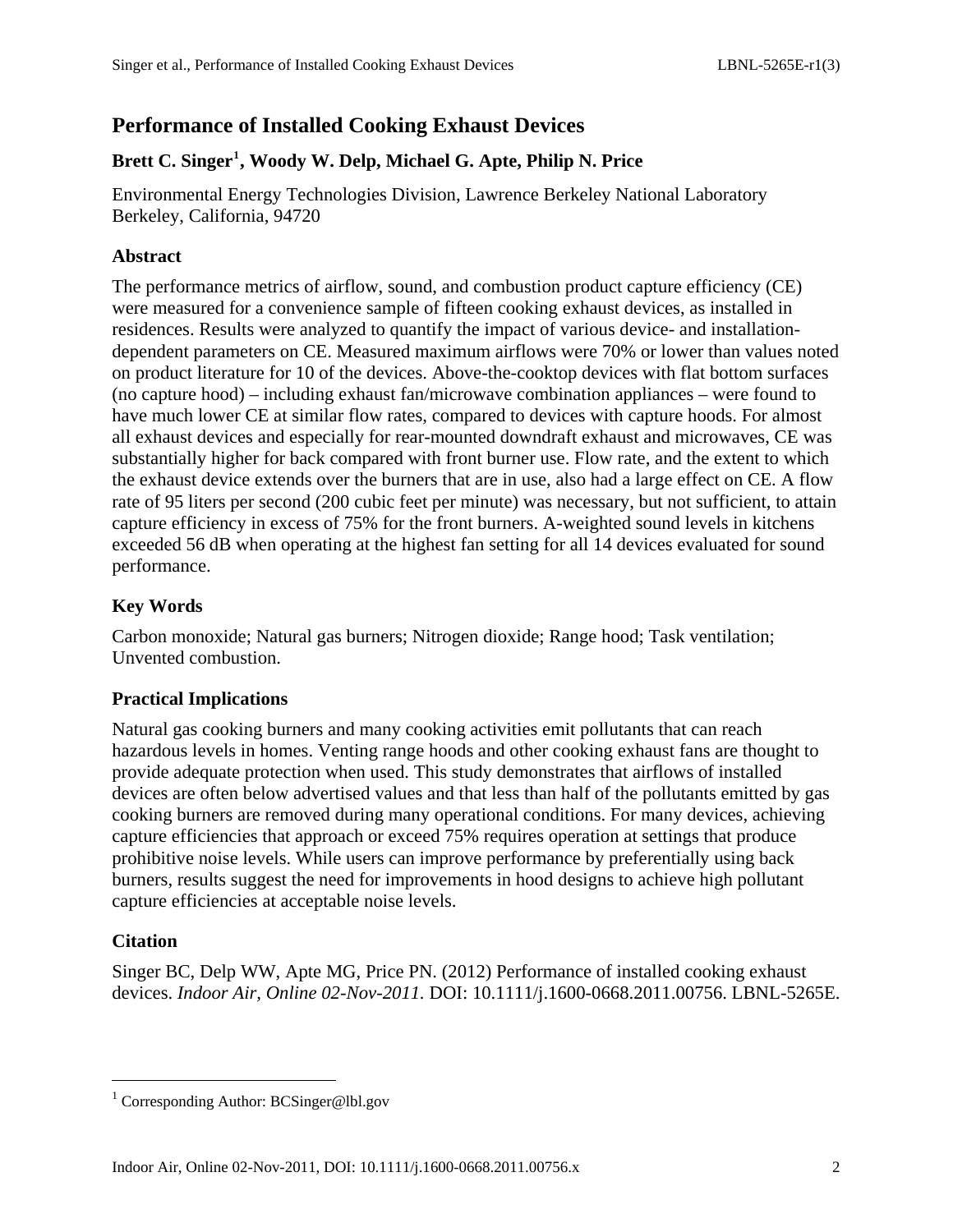#### **Acknowledgments**

Direct funding for this research was provided by the California Energy Commission through Contracts 500-05-026 and 500-08-061. Institutional support is provided to LBNL by the U.S. Department of Energy, Office of Science under Contract DE-AC02-05CH11231.

The authors thank William Fisk of Lawrence Berkeley National Laboratory who contributed to the conception of the task and to initial scoping discussions. Tosh Hotchi, Doug Sullivan, Doug Black, Darryl Dickerhoff, and Iain Walker contributed to the experimental effort through assistance with equipment and methods. We thank our colleagues who provided technical support and guidance for the work covered in this report: Peggy Jenkins of the California Air Resources Board, Glenn Morrison of the Missouri Technological University, and Jed Waldman of the California Department of Public Health. We thank Mark Wilson for technical editing of the California Energy Commission report that covers much of the information presented herein.

#### **Disclaimer**

This document was prepared as an account of work sponsored by the United States Government. While this document is believed to contain correct information, neither the United States Government nor any agency thereof, nor The Regents of the University of California, nor any of their employees, makes any warranty, express or implied, or assumes any legal responsibility for the accuracy, completeness, or usefulness of any information, apparatus, product, or process disclosed, or represents that its use would not infringe privately owned rights. Reference herein to any specific commercial product, process, or service by its trade name, trademark, manufacturer, or otherwise, does not necessarily constitute or imply its endorsement, recommendation, or favoring by the United States Government or any agency thereof, or The Regents of the University of California. The views and opinions of authors expressed herein do not necessarily state or reflect those of the United States Government or any agency thereof or The Regents of the University of California.

Ernest Orlando Lawrence Berkeley National Laboratory is an equal opportunity employer.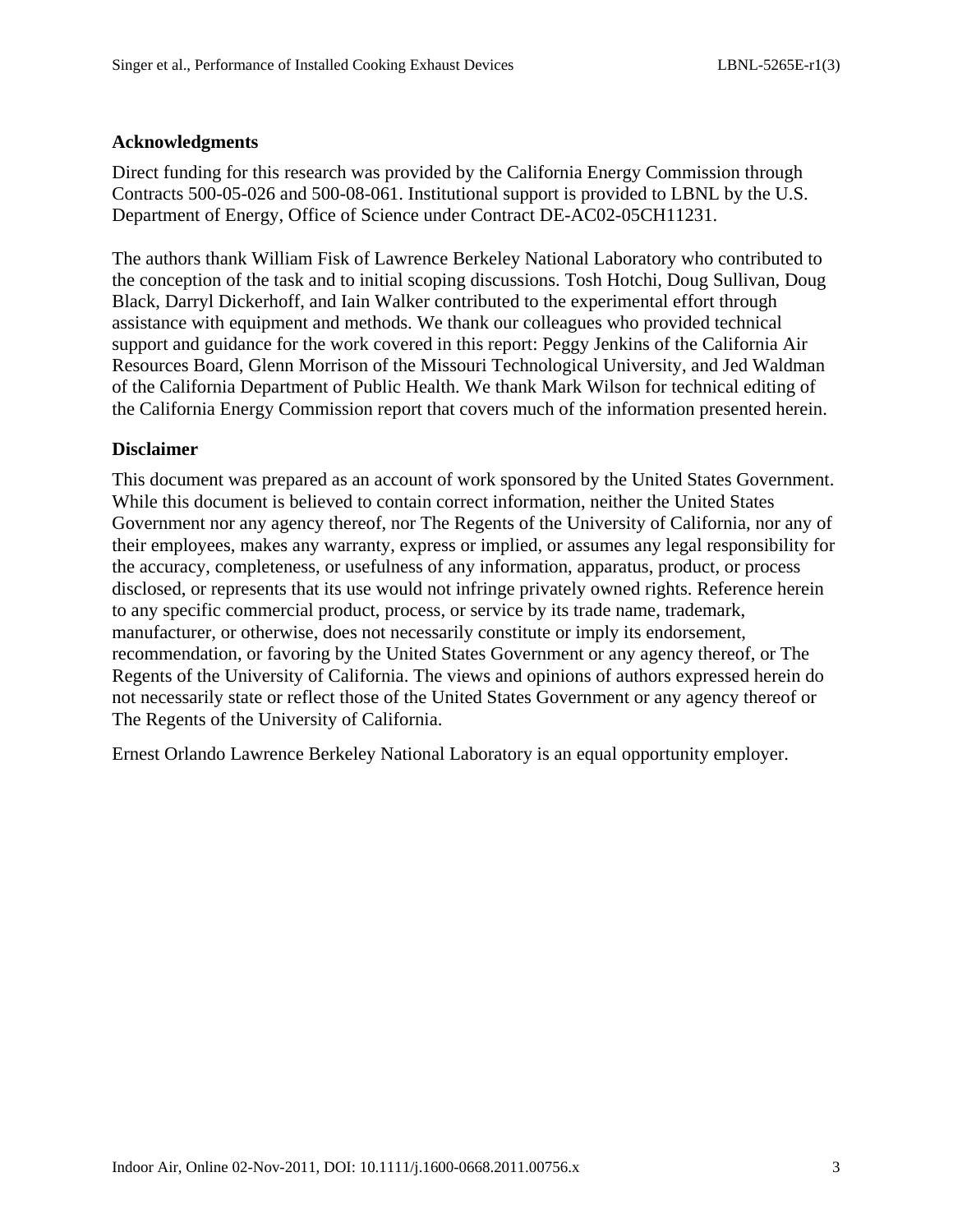### **Introduction**

Effective removal of air contaminants generated inside residences is needed to provide good indoor air quality and to protect the health and safety of occupants. Unvented gas appliances, including stovetops and ovens, can emit substantial quantities of carbon monoxide, nitrogen dioxide, formaldehyde and ultrafine particles [\(Dennekamp et al. 2001](#page-12-0); [Moschandreas and](#page-13-0)  [Relwani 1989;](#page-13-0) [Singer et al. 2009;](#page-13-1) [Traynor et al. 1996](#page-13-2)). Cooking activities (e.g. frying, grilling, and baking) contribute additional pollutants, odors and potentially undesirable levels of water vapor to indoor air ([Fortmann et al. 2001\)](#page-12-1). Cooking exhaust fans – including above the cooktop range hoods and downdraft systems – can remove burner exhaust and cooking-related contaminants before they mix throughout the home ([Fugler 1989](#page-12-2); [Revzan 1986;](#page-13-3) Rim et al. 2011; Singer et al. 2011a; Singer et al. 2011b).

There are several relevant criteria for assessing cooking exhaust system performance. Primary among these is the efficiency at which contaminants generated on the cooktop and in the oven are exhausted before mixing into room air. Airflow, sound levels, and power consumption are also important performance parameters. While there is currently no rating system for capture efficiency of residential cooking exhaust devices, standard test methods and metrics exist for airflow, sound, and power consumption.

Airflow is expected from basic physical considerations to have a substantial impact on capture efficiency. The Home Ventilating Institute (HVI) certifies and publishes performance ratings for residential ventilation equipment, including cooking exhaust fans ([HVI 2009a](#page-12-3), [2010](#page-13-4)). HVI provides guidance on "minimum" (min.) and "recommended" (rec.) exhaust hood airflow rates in units of cubic feet per minute of airflow (cfm) per linear foot (lf) of cooking appliance width ([HVI 2008](#page-12-4)). The guidance values are translated here to units of liters per second (lps) per linear meter (lm) using the conversion of 1.55 lps/lm per cfm/lf. The guidance values are 62 lps/lm min. and 155 lps/lm rec. for an appliance against a wall and 77 lps/lm min. and 232 lps/lm rec. for an island installation. For a U.S.-standard 30-inch (76.2 cm) wide range, these translate to 47 lps (100 cfm) min. and 118 lps (250 cfm) rec. for a wall installation and 59 lps (125 cfm) min., 177 lps (375 cfm) rec. for an island.

The level of sound produced during use is an important usability criterion. Though not definitive due to small sample sizes, restricted demographics, and self-reporting, the available data suggest that in the United States only about 10-25% of households always use their range hood while cooking, 40-60% use a hood sometimes, and 20-30% report never using their hood (Klug et al. 2011; [Parrott et al. 2003](#page-13-5); [Price and Sherman 2006](#page-13-6); [Wilson et al. 1994\)](#page-13-7). Excessive noise is one of the most cited reasons for avoiding routine use of cooking exhaust fans. HVI has a standard method for certifying sound levels [\(HVI 2009b\)](#page-13-8).

In this work we investigate the extent to which cooking exhaust devices, if used, are effective at removing pollutants formed during combustion, and to what extent the effectiveness varies with airflow rate, device characteristics, and burner selection.

#### **Methods**

On-site performance evaluations were conducted for an opportunity sample of 15 cooking exhaust systems installed in California residences. The sample included two downdraft exhaust units, two exhaust fan / microwave over-the-range (OTR) appliances, three installations of the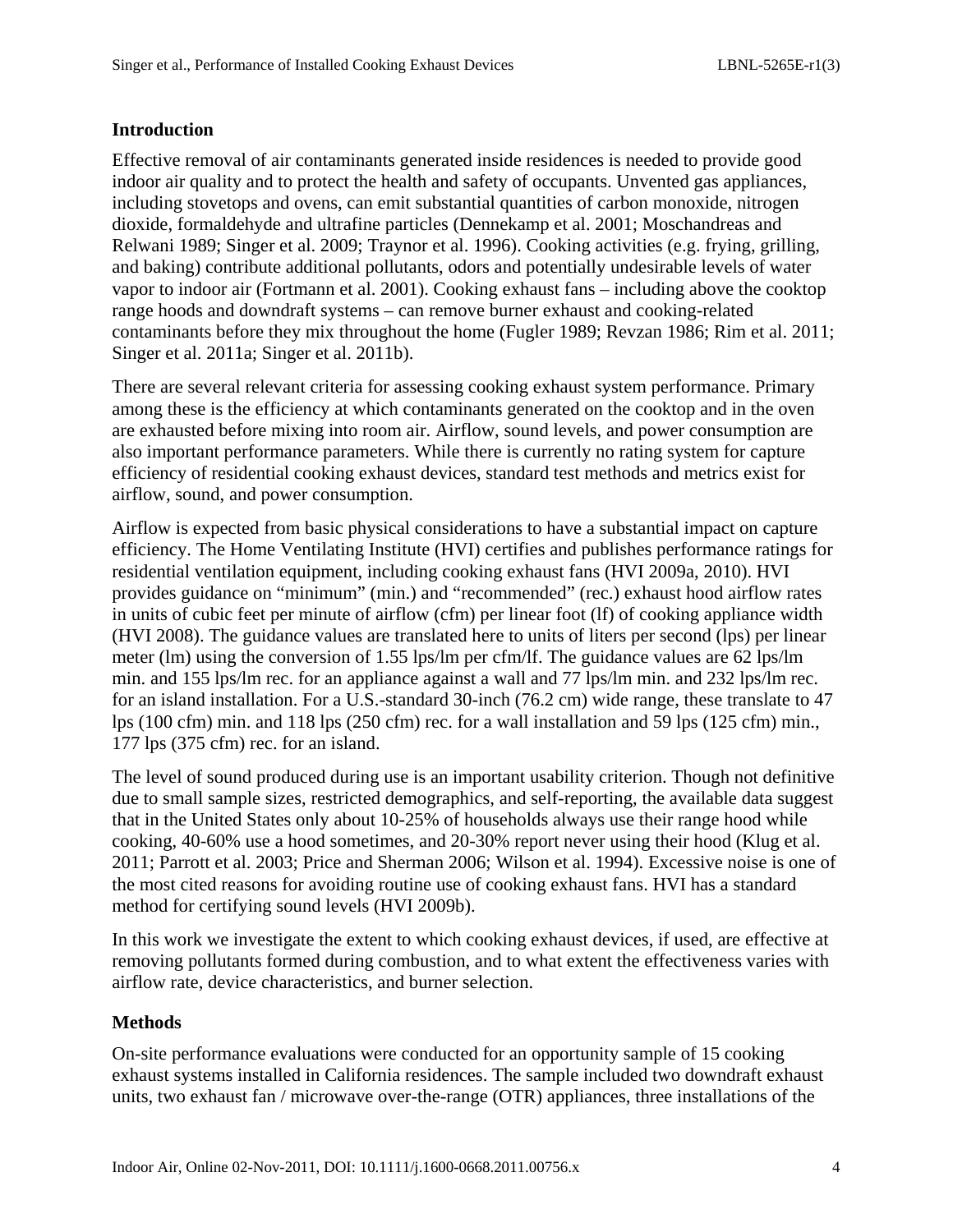same model of under-cabinet system with no substantial collection hood and grease screens covering the bottom inlet, and eight units with collection hoods. Comprising these eight were two island chimney units, one wall-mount chimney unit, and five under-cabinet units. The sample included three units installed at the time the kitchen was built, six units installed as part of a major kitchen remodel, two units installed by the current homeowners to replace a previously installed device, and four units installed by current homeowners into a kitchen that did not previously have an exhaust fan. Eight of the 13 above-the-cooktop devices were installed at heights consistent with product and/or industry recommendations, while others were slightly above or below the recommended height. The downdraft systems are incorporated into the cooking appliances. Details about experimental methods and photographs of the installed exhaust devices can be found in [\(Singer et al. 2011a](#page-13-9)).

#### *Airflow*

Airflow rates were measured using two approaches. Initially, airflow rates for F3, B2, and H2 were quantified by releasing sulfur hexafluoride tracer at a known rate into the hood intake and measuring concentrations downstream, and airflow rates for H2 and all other hoods were measured with a calibrated flow hood method described in detail by ([Walker et al. 2001](#page-13-10)). With each method, the fan was operated through all settings, starting with the highest then stepping through to lower settings. The fan was not turned off between experiments in most cases. When laboratory experiments conducted subsequent to those described in this paper ([Singer et al.](#page-13-11)  [2011b](#page-13-11)) showed that microwave hoods may draw air from a second location above the microwave oven door, in addition to the primary pathway at the bottom of the microwave, we used the tracer method to (re-)measure total exhaust airflow through units F1 and F2.

#### *Capture Efficiency*

In the present paper, the primary metric for exhaust device effectiveness is "capture efficiency," used by [\(Li and Delsante 1996](#page-13-12); [Li et al. 1997](#page-13-13)) and others to quantify the fraction of generated pollutants that are pulled directly into the range hood before mixing into room air. Specifically, we quantify pollutant removal in terms of single-pass capture efficiency (SPCE), defined as the potentially time-varying fraction of pollutant mass emitted from the cooking appliance that is drawn directly into the exhaust system, i.e., before mixing into bulk room air.

The concentration of a pollutant P moving through the exhaust device,  $C_{P,h}(t)$  (ppm or mL m<sup>-3</sup>), can be measured directly and related to other parameters using the mass balance shown below:

$$
Q_{h} [C_{P,h}(t) - C_{P,r}(t)] = \eta_{D}(t) E_{p}
$$
\n(1)

Here  $Q_h$  (m<sup>3</sup> min<sup>-1</sup>) is the airflow rate through the exhaust system;  $C_{P,r}(t)$  (mL m<sup>-3</sup>, or ppm) is the concentration of P in the room air entering the diluted burner exhaust plume;  $\eta_D(t)$  is the timedependent capture efficiency; and  $E_P$  (mL min<sup>-1</sup>) is the emission rate of P. The use of a timevarying room air concentration allows for an increase in this value resulting from emitted mass that is not captured on the first pass.

In the experiments conducted for this study,  $CO<sub>2</sub>$  was used as the marker for burner pollutants. The  $CO<sub>2</sub>$  mass emission rate was calculated from stoichiometry assuming complete combustion. The production rate of  $CO<sub>2</sub> (E<sub>CO2</sub>)$  was calculated as follows:

$$
E_{CO2} = Q_{fuel} N
$$
 (2)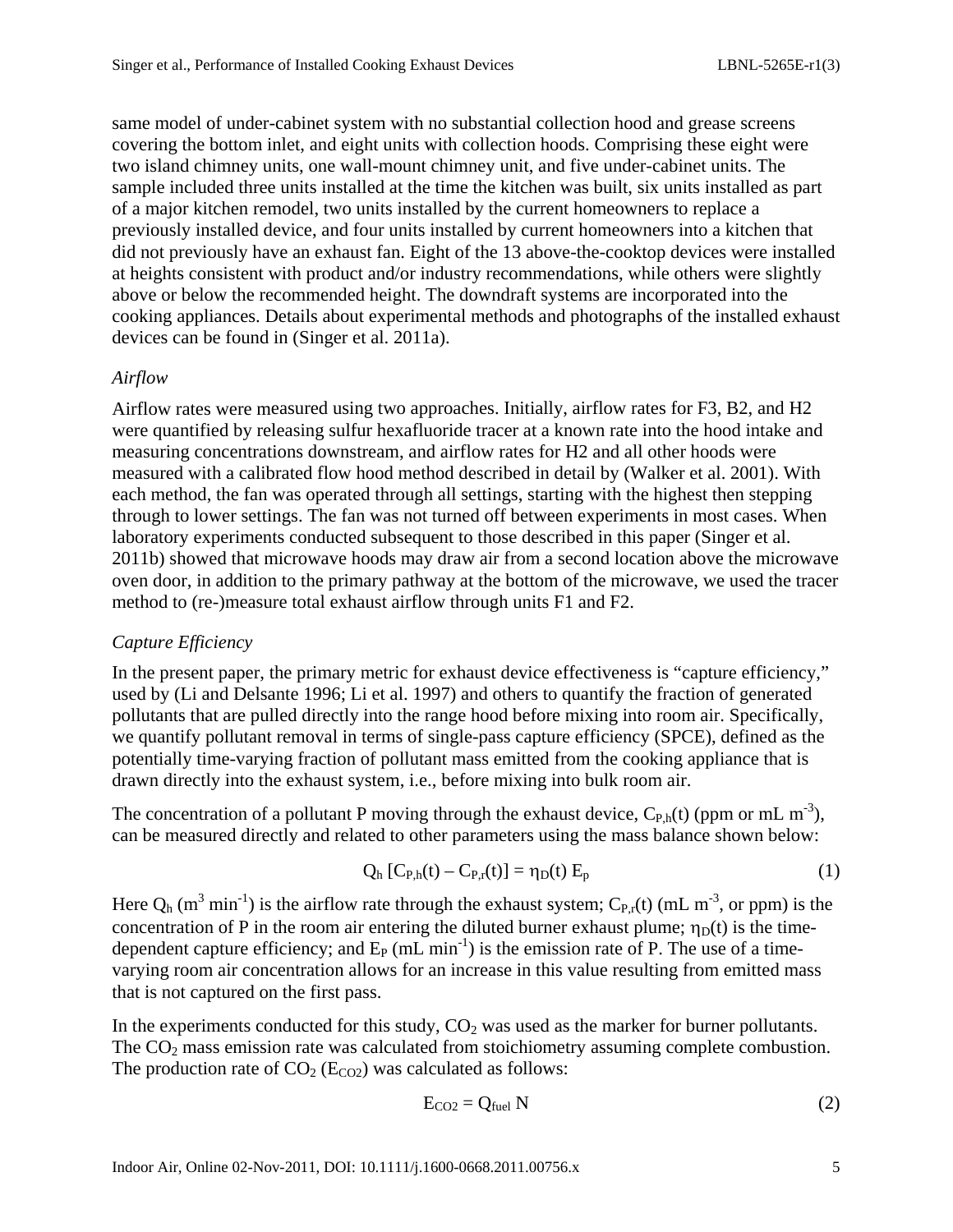where  $E_{CO2}$  is the emission rate of  $CO_2$  (mL h<sup>-1</sup>),  $Q_{fuel}$  is fuel flow rate (mL h<sup>-1</sup>), and N is the molar fraction of carbon in the fuel (mol C per mol fuel), based on fuel composition. The fuel flow rate for each configuration of burners was checked using the home gas meter – taking care to subtract baseline fuel use for pilot lights, etc. – and when possible checked for consistency against the burner firing rates shown on the cooking appliance label. For all experiments, we used a value of  $N = 1.0246$  for a representative Northern California fuel with 95% methane, 3% ethane, 0.2% propane, 0.9% carbon dioxide, 0.9% nitrogen (Singer et al., 2009). Based on our experience in conducting experiments with cooktops as described in Singer et al. (2009), we estimate that the incomplete combustion assumption and uncertainties in fuel flow measurement contribute <1% and up to about 5% respectively in the uncertainty of calculated capture efficiencies.

The concentration of  $CO<sub>2</sub>$  in the exhaust stream was measured with an EGM-4 infrared analyzer (PP Systems, [ppsystems.com\)](https://webspace.lbl.gov/users/bcsinger/Range%20Hood%20Report/ppsystems.com) that sampled either from the exhaust discharge or at a point as far downstream from the exhaust inlet as could be achieved. The analyzer has a rated accuracy of better than 1 percent of the span concentration over the calibrated range. The span calibration was checked at each experimental site with a verified standard mixture of  $2,532$  ppm  $CO<sub>2</sub>$ . The concentration of  $CO<sub>2</sub>$  in room air was determined from measurements in the exhaust air before and just after each burner firing.

In all but one case, airflow measurements and capture efficiency experiments were conducted on the exhaust systems as found, i.e. without cleaning or replacement of grease screens. Three of the hoods had no inline grease screens by design, relying instead on impaction for grease collection. Among systems containing grease screens, most were lightly soiled with loading that did not appear to present a substantial incremental impairment to airflow. For exhaust system F2 (a microwave exhaust fan), the grease screen was found with a thick mat of accumulated grease and dust. The grease screen for this system was cleaned using dish soap and hot water and replaced in the hood before the experiment.

All cooktop experiments were conducted with covered 23-cm diameter, 5-L stainless steel pots filled with 3-4 L of room temperature water placed on each burner being used. The pots provided a physical barrier that somewhat cooled the plume of hot exhaust gases and forced the plume radially out from the center of each burner. Between experiments, pots were cooled to room temperature or slightly higher by exchanging water and through rotation. For oven experiments, the oven was set to 232  $\degree$ C to ensure that the burner would operate for at least 5 min.

Capture efficiency experiments generally were conducted first at the highest fan setting, then at decreasing fan settings. The intent was to minimize buildup of  $CO<sub>2</sub>$  in room air resulting from incomplete capture. The exhaust fan generally remained on throughout each set of experiments.

Experiments were conducted with one of four burner configurations: oven only, single front cooktop burner, single rear cooktop burner, combination of one front and one rear cooktop burner. In almost all two-burner cases, the burners were diagonally opposed. In most homes, all four of these configurations were evaluated at both the lowest and highest fan settings. Some configurations were evaluated at intermediate settings.

In most experiments, we attempted to minimize external drivers of airflow in the vicinity of the cooking appliance. Adjacent windows were closed and the researcher avoided activity nearby to the cooktop. In a few experiments, the field researcher explored the effect of human activity by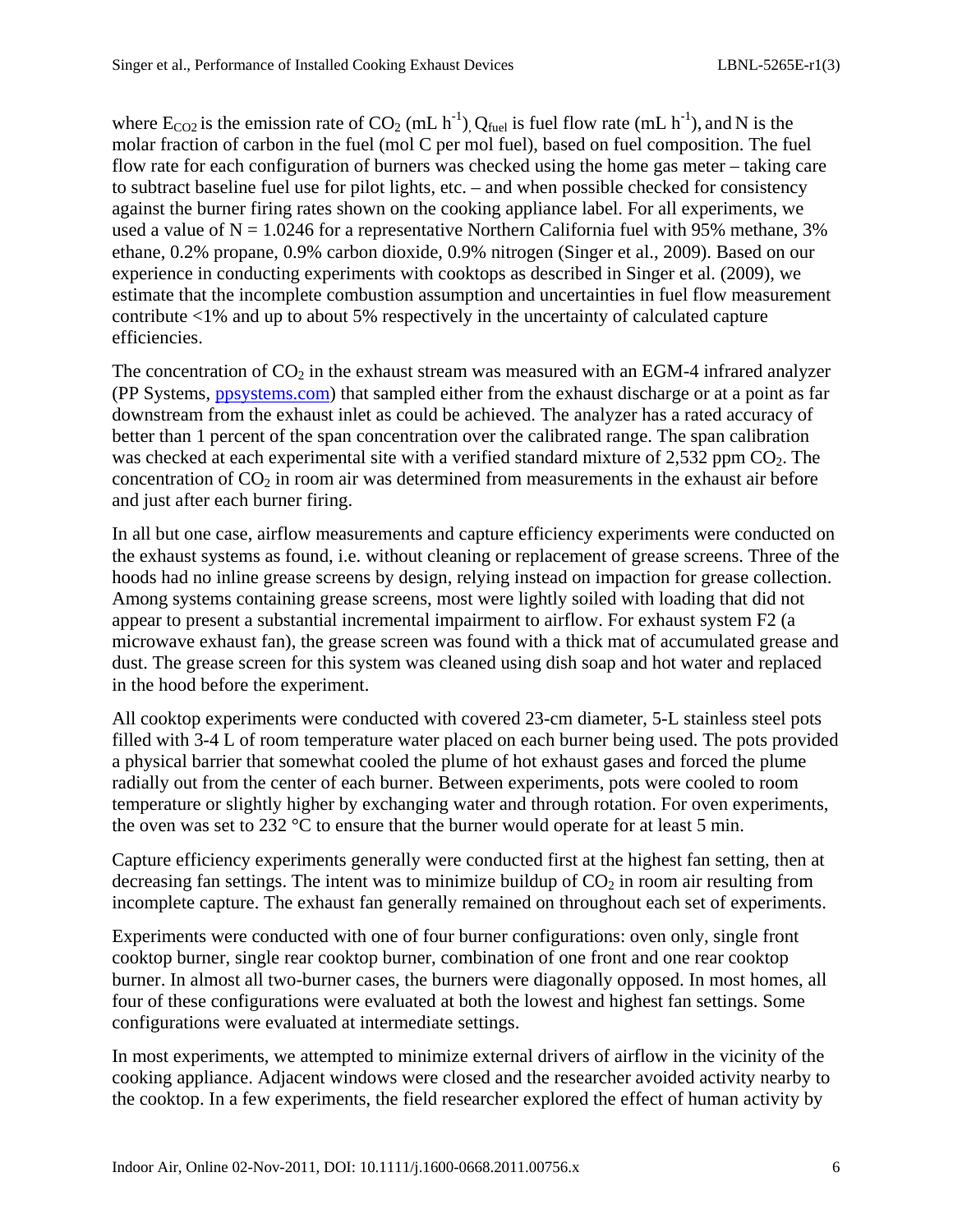walking up to the cooktop once per minute, standing and stirring the pot of water for 30 seconds, then walking away. Results of these experiments are presented in Singer et al. (2011a).

#### *Sound*

The "sone" is a unit of sound intensity that is intended to relate to the perceived loudness of a sound. Since sones cannot be readily measured in field experiments, we quantified a related quantity: frequency-weighted sound levels, using the so-called "A-weighting" (dB-A). This is a standard approach for monitoring environmental and industrial noise containing multiple frequencies. We measured dB(A) with an Extech 407736 digital sound meter. Measurements were made at a standard position in front of the range/oven and at another location likely to be occupied in the kitchen (e.g., at a table or a food preparation area). The front of range position was 150 cm above the kitchen floor and 25 cm from the front of the range. Sound levels at both locations were measured under background conditions and for one or more fan settings. Background sound levels were measured with the exhaust fan off and without other experimental equipment operating. For some exhaust fans, the sound measurements were made subsequent to airflow and capture efficiency experiments.

#### *Device and Installation Characteristics*

The evaluated exhaust systems are divided into 4 basic design types. The most substantial distinction is between downdraft and above the range systems. Above the range devices are subdivided into units that feature a true capture hood or inverted "bowl" (identified as B1-B6); devices that provide minimal or no capture volume, having a "flat" profile (identified as F1-F5) and "hybrid" devices with a substantial capture volume above grease screens that cover the bottom inlet (H1-H2). The grease screens at the bottom of the hybrid units can impede vertical airflow even when clean and certainly when coated with grease and dust. The same impediment can occur on "bowl" units that have air inlets covered with grease screens.

For marketing purposes, cooking exhaust devices are organized into the following categories: under-cabinet (largest and broadest category); microwave-exhaust combination units (typically marketed as microwaves but including ventilation systems); chimney – wall; chimney – island; and downdraft. In our study, devices D1 and D2 are variations of the same basic design and nameplate of downdraft exhaust units; both draw air from behind the rear burners. Devices F1 and F2 are exhaust fans built into over-the-range (OTR) microwave ovens. Devices F3-F5 are essentially the same model of under-cabinet device installed in different configurations: F3 has no cabinets on either side of it, F4 has a cabinet on one side, and F5 has a cabinet on one side and a refrigerator on the other. Devices B3 and B6 are mounted above island cooktops. All of the other units are mounted between cabinets, although H1 has some space between the unit and the cabinets on either side. Units B3, B5 and B6 all contain the same fan unit.

Table 1 provides information about the devices evaluated. The devices spanned a wide range of prices and nominal airflows. Same or comparable new versions of the evaluated exhaust devices span a retail price range of under \$100 to roughly \$3000. While the total cost of the microwave units is listed as \$300, this cost includes a microwave oven; the exhaust fan component of this appliance typically is of lower cost and quality. Additional information about the devices is available in Singer et al. (2011a).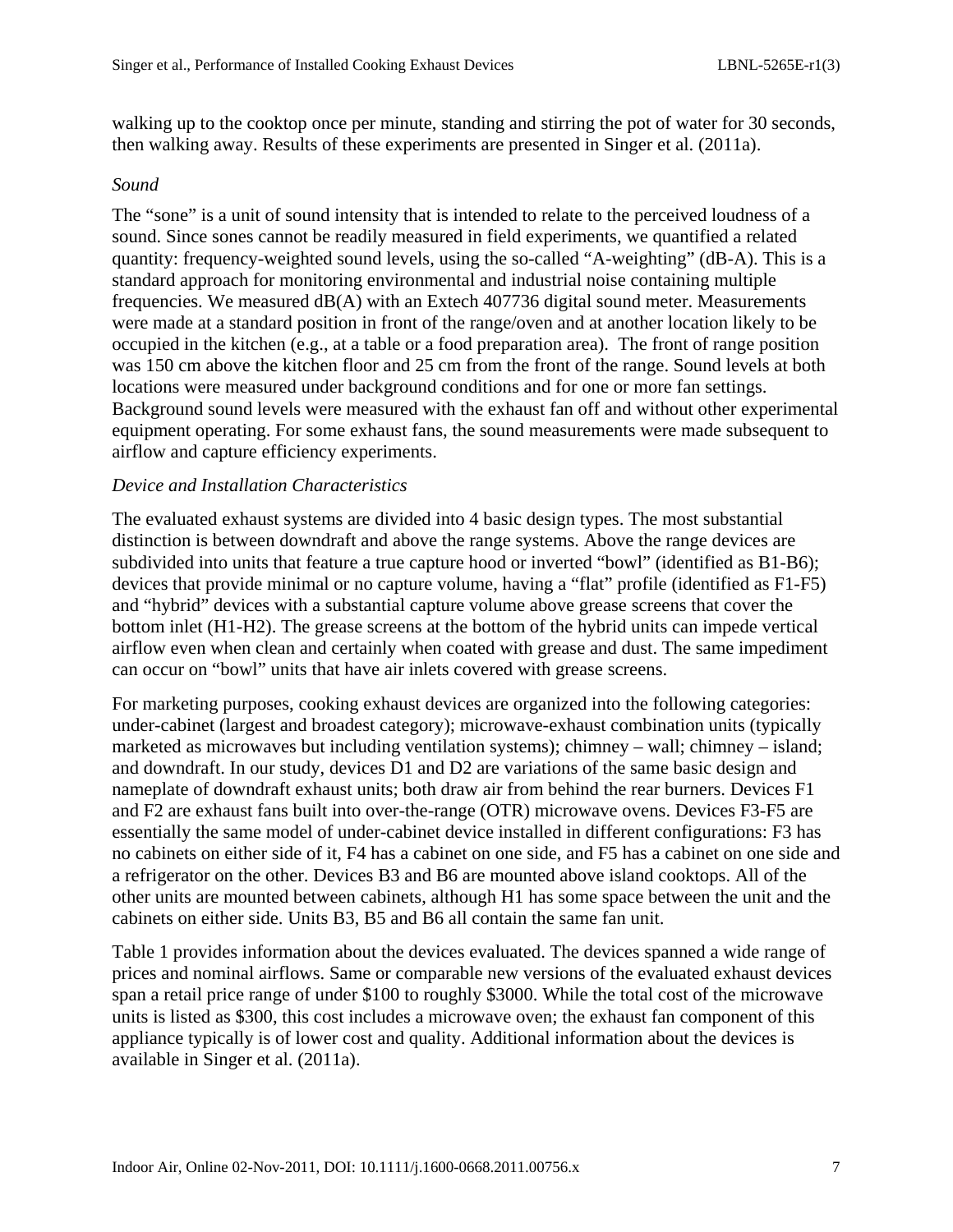Recommended installation height above the cooking surface varied from 33–53 cm (13–21 in.) for B4 to 76–91 cm (30–36 in.) specified for H2. In general, the larger open hoods (B3, B5, B6) and "hybrid" units with large collection hoods above the bottom grease screens allow higher installations. A higher installation has less potential to interfere with cooking. Microwave units balance the objectives of mitigating obtrusiveness (e.g. through limited projection over front burners) and convenient access to the microwave, which requires that the appliance not be too high above the range. Most above the range systems in our study were installed within the recommended height range or just slightly above it. The largest deviation between recommended and actual was observed for F3, with an installed height of 99 cm (39 in.) and a recommended range of 41–58 cm (16-23 in.).

Table 1 additionally provides information about the fraction of the cooktop covered by the exhaust appliance. For each device, "cooktop coverage" was assessed as the fraction of burner area – defined by the grates over each burner – that was covered by the exhaust device. Cooktop coverage reported in Table 1 is for all four cooktop burners. Coverage of over the range exhaust systems exceeded 75% of cooktop burner area for eight of the units, was in the range of 50-75% for three units and was <50% for two installations. Interestingly, the sample includes examples of the same exhaust hood installed at similar heights but with very poor (F4) and very good (F5) cooktop coverage. Seven of the eight open and hybrid systems had cooktop coverage in excess of 75%. In all cases of incomplete cooktop coverage the front burners were not completely under the exhaust device. In two cases (devices F1 and F4) even the rear burners were not completely covered; these exhaust systems were set flush with the rear wall and the cooking range was set several inches out from the wall.

Later discussion of the effect of coverage on capture efficiency considers the extent to which the exhaust device sits directly over the burners that were actually in use for each experiment. We use the term "in-use burner coverage" to distinguish this from "cooktop coverage." Most devices had full coverage over the rear burners, and therefore had good in-use burner coverage for experiments that used rear burners only.

#### *Multivariate Analysis*

The influences of airflow rate and other parameters on capture efficiency were analyzed using multivariate regression. Indicator variables were created for each of the modeled device types (Bowl, Hybrid, Flat). Indicator variables were also created for each burner combination (Rear only, Front and Rear, or Front Only) and for the degree of in-use burner coverage (<50%, 50- 75%, >75%). For instance, in a test that used both a back burner and a front burner, coverage was "good" if the device extended over the rear burner and more than half of the front burner, "fair" if it extended over the back burner and less than half of the front burner, and "poor" if it covered only the rear burner (or less). Coverage was good for all rear burner experiments.

#### **Results and Discussion**

## *Airflow*

Measured airflows at various fan settings are presented in Table 2. (Table 2 also includes sound measurement results that are discussed later.) Measured airflows ranged from 35 to 180 lps (74 to 382 cfm) at the highest fan settings. The airflow rates as well as the ratio of airflows across settings varied substantially among the units evaluated. Higher-cost units tended to have higher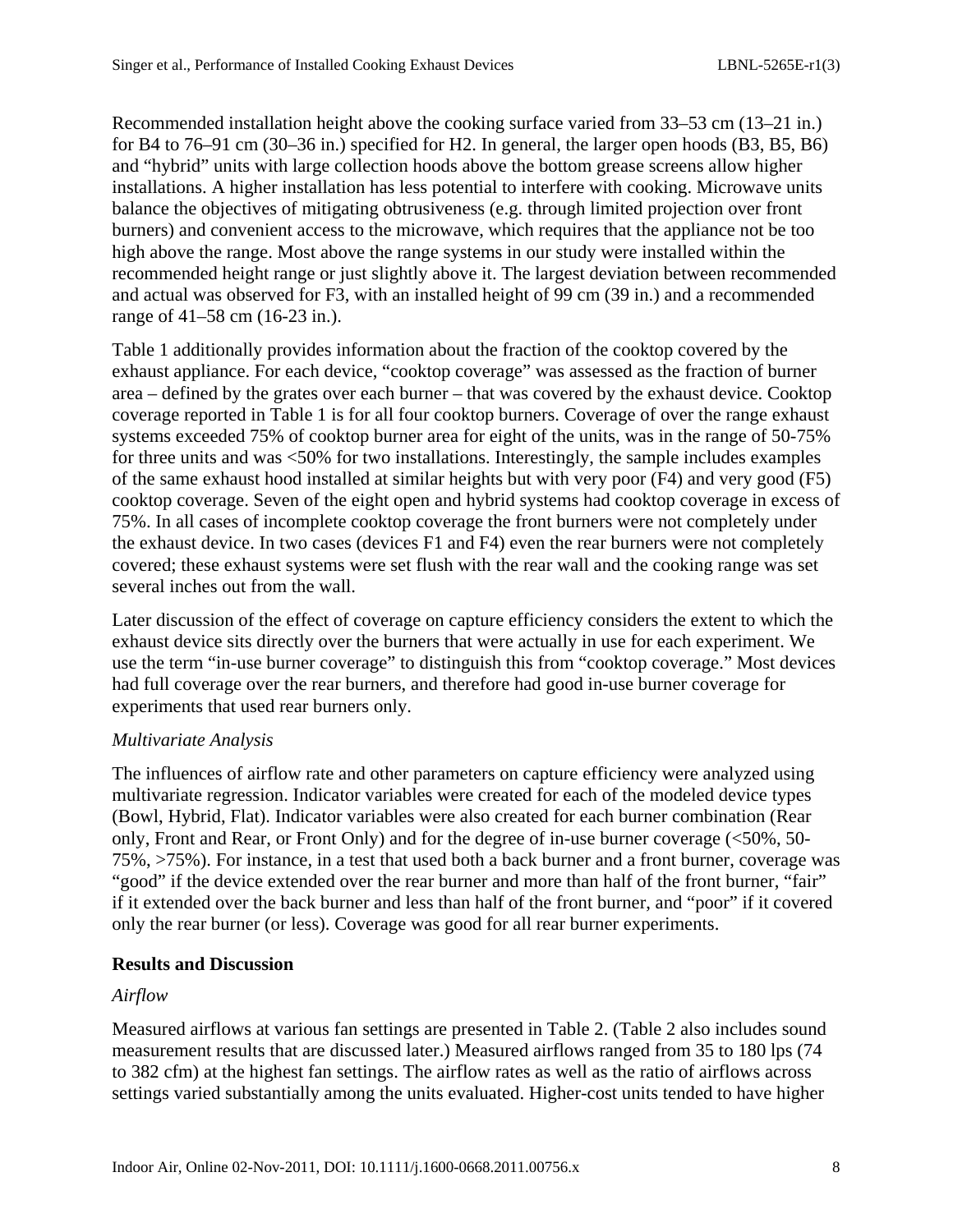airflows. However, the modestly priced F2-F5 and B4 (\$300 and under) all had flows in the range of 105-120 lps (230-250 cfm) and H2 (\$450) had among the highest airflows, moving about 70 lps (150 cfm) on low and about 170 lps (360 cfm) on high setting. For some devices the different settings covered only a narrow range of flow rates. For example, device F2 was tested with four fan settings, from "Low" to "Boost", but the flow rates for these settings only varied from 102 to 120 lps (217 cfm to 255 cfm).

The ratio of measured to nominal (nameplate or manufacturer specified) airflow at the highest fan setting ranged from a high of 100% to a low of 28%. Four of the six HVI-rated units (representing two models, as F3-F5 are all the same model) had maximum airflows within 90% of the nominal values. A third model had maximum airflow of 71% of nominal and the fourth model was below 50%. The lowest performing of the HVI-rated systems was an older  $(>15$ years) economy hood (B1). Of the nine units that were not HVI-rated, only three had maximum airflows that were greater than 50% of the nominal values and two of these were high-end products costing above \$1000. The low-cost F1 unit had low airflow even on its high setting, but the similarly inexpensive F2 had much higher airflow. The substantially more expensive B2 and B3 did not achieve expected (nominal) airflow values. The nominal airflows noted for D1 and D2 were taken from the product literature for the fans installed in these units; this value appears to represent fan free-air delivery and does not even account for the pressure drop that results when the fan is installed into the downdraft appliance.

### *Capture Efficiency*

Figure 1 shows capture efficiency for all experiments conducted with each exhaust system. It is apparent from Figure 1 that capture efficiency varies widely across the range of installed devices and conditions evaluated. For many devices there are very clear differences in performance related to burner selection and airflow. As the vast majority of experiments were conducted without interfering with airflow around the hood area, these results should be considered as best case conditions for these particular devices. Individual capture efficiency data points are estimated to be within 15-20% (on a relative basis) of the true, average value for the condition. This includes estimated uncertainties of up to 5% each for airflow, fuel flow, and incremental CO<sub>2</sub> measurements with additional but unevaluated uncertainty resulting from real trial-to-trial variability in exhaust hood airflow and capture efficiency performance.

Figure 2 presents the same data in a manner designed to display variations in capture efficiency by device type, airflow, burner selection, and the extent to which the device extends over the burners that are in use. Within each panel, capture efficiency is plotted against airflow. Panels show different combinations of burner configurations (columns) and device type (rows). Plotting symbols are the same as in Figure 1. Colors indicate different categories of in-use burner coverage. Dashed lines in the plots show predictions from a linear model that was fit to data from all of the devices except the downdraft types.

We used multivariate linear regression analysis to investigate the extent to which capture efficiency can be predicted from various combinations of explanatory variables. Predicting capture efficiency using linear regression is not correct on theoretical grounds. First, the efficiency can never be less than 0 or greater than 100%, but the prediction can. Second, the efficiency must go to zero as airflow goes to zero, but forcing this to be the case by using a nointercept model generates poor fits. Alternatives to untransformed linear regression were considered and in some cases explored, but a nonlinear fit or a fit to transformed variables is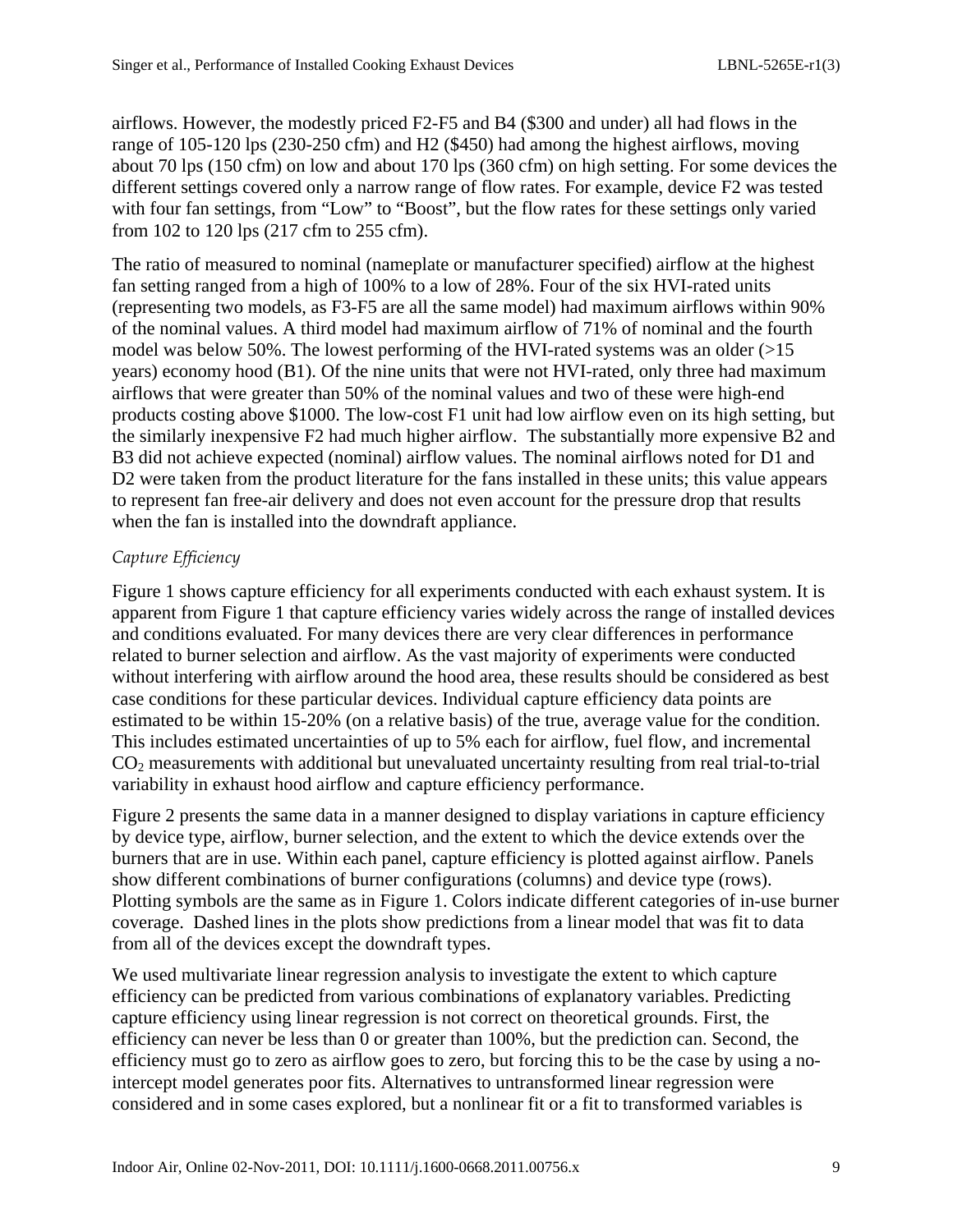much harder to interpret. Ordinary linear regression to predict capture efficiency yields easily interpretable results that fit well over the range of airflows observed in this study, but the results cannot be used to predict efficiency for very low or high flow rates. Also, the model results apply to the units as they were found, and cannot be used to predict how these units would behave if they were installed differently, such as with different configurations of adjacent cabinets and countertops.

In some of the regressions, indicator variables were used for device type (bowl, hybrid, or flat) and/or for different combinations of burners in use. In each case, these were implemented as separate indicator variables for each type or combination. For instance, a "bowl" indicator variable took the value 0 for non-bowl devices and 1 for bowl-type devices.

Regression results are presented in Table 3. To illustrate the use of this table, consider using model 7 to predict the capture efficiency for a particular situation: a Flat device, operating at a flow rate of 106 lps (225 cfm), with one front burner in use, and poor coverage of the front burner. Referring to line 7 in Table 3, we calculate  $28 + 33*1.06 - 6-18=39$ , so model 7 predicts an efficiency of about 39% for this situation, with an uncertainty (one standard error) of 14 percentage points. In fact, two of the experiments met this general description: a test of device F3 at a flow of 109 lps (231 cfm) yielded a capture efficiency of 28%, and a test of device F4 at a flow of 115 lps (244 cfm) yielded a capture efficiency of 21%.

Comparing models 6 and 7, we see that including indicator variables for the burners used, and including in-use burner coverage as well, yields only slightly better results (higher  $\mathbb{R}^2$ , lower RSE) than including only the indicator variables for which burners were used, as long as device type is also included. However, the effect of in-use burner coverage is undeniably (and unsurprisingly) real, with poor coverage corresponding to an estimated 18-point drop in effectiveness, all other things being equal. To put that in perspective, an exhaust device with poor in-use burner coverage would have to provide an extra 52 lps (110 cfm) of airflow in order to be as effective as a similar type of device with fair or good coverage.

Line 1 of the table shows that Bowl and Hybrid devices performed about 25 percentage points better than Flat devices in removal efficiency; but, as Model 7 shows, the difference is reduced to about 15 percentage points when coverage and flow rate are taken into account. Flow rate is, as expected, very important, with each 50 lps (106 cfm) increase in flow corresponding to about a 15 percentage point increase in capture efficiency. All of the models summarized in Table 3 assume that the dependence of capture efficiency on flow rate is the same for all device types, as is the dependence on which burners were used, and on the coverage of the device.That is why there are only 9 coefficient estimates for Model 7, rather than the 56 that would be required to do a separate fit for each combination of device, airflow, and in-use burner coverage.

Different relationships surely hold for different device types, but with such small numbers of devices of each type it is not possible to get accurate parameter estimates by modeling each type separately. Model 7 predictions are displayed in Figure 2 for good coverage (green dashed line, which is upper-most), fair coverage (blue) and poor coverage (red, lower dashed line). Compare red lines to red symbols, blue to blue, and green to green. From the definition of model 7, all of the prediction lines have the same slope as a function of airflow, and all have the same downward offset associated with poor coverage; lines are shifted upwards or downwards according to the coefficient associated with the device (row) and the burners used (column).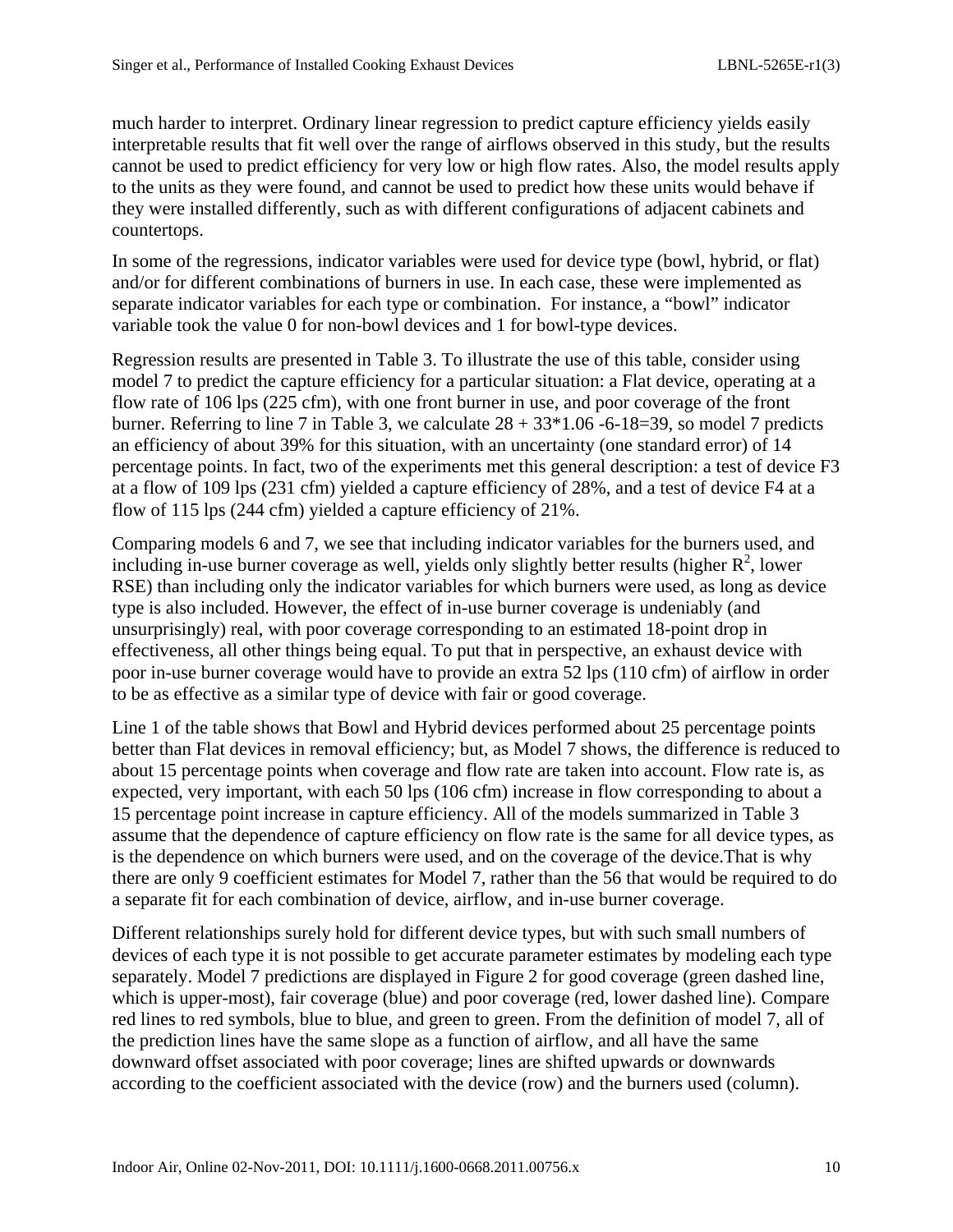Predictions for fair or poor coverage are not shown for back burners or oven, because all devices provide good coverage for these cases.

Model 7 explains about 70% of the variance in measured capture efficiencies. Sources of variation that are not included in the statistical models include: (1) device design features that are not captured simply by categorizing the devices into Bowl, Hybrid, or Flat; (2) installation features, such as whether adjacent appliances or walls help to guide air towards the fans; and (3) model misspecification, such as the fact that capture efficiency cannot in fact be linear in flow, as it is in the models.

Five of the thirteen non-downdraft devices behave substantially differently from the predictions from model 7: Devices B1 and B6 perform about 13 percentage points worse than predicted; F4 performs about 22 percentage points worse than predicted; B2 and F2 perform around 15 and 20 percentage points better than predicted. All of these differences are highly statistically significant; however, the prediction for B6 is for 100% efficiency so this device was guaranteed to underperform the prediction. For the other eight above the cooktop devices, the average capture efficiency is within 10 percentage points of the model predictions. The results for the anomalous devices other than B6 may be due to the situations in which they are installed. Photographs of the devices and their installation details can be found in Singer et al. (2011a). Device B1 and the stovetop under it are next to a doorway, not next to cabinets or at countertops as are most of the other devices; this may influence the airflow so as to decrease the amount of capture. In contrast, cabinets extend downwards towards the stovetop on both sides of device B2, which may help with capture. On the other hand, cabinets also extend downwards on both sides of H1, but that device performs only as well as the model predicts. Overall it appears that installation details, beyond simply the amount of coverage of the front burners, may promote or inhibit capture efficiency by as much as fifteen percentage points.

We also looked for systematic variation with the installation height – we tried using the height of the device over the cooking surface, and also height above the maximum recommended height as explanatory variables – but the resulting coefficient estimates were within one standard error of 0 and did not substantially improve the fits. The null finding for height is based on a limited sample of hoods and heights; height could be relevant for hoods or installation heights beyond those observed in this study. We also fit a variety of mixed-effects models (as described in ([Gelman and Hill 2007\)](#page-12-5)), with individual device coefficients as random effects, but the minor improvement in the predictions is not worth the added complexity of the models.

Performance degradation with equipment age could not be assessed with this small, disparate sample and likely varies considerably with device quality, cooking activity patterns and other factors. We note, however, that the 15 year-old B2 achieved capture efficiencies toward the top of the Bowl group despite having lower airflow than some other, newer devices in the group (Figures 1-2). This indicates that good performance is not necessarily compromised with age.

#### *Sound*

The primary goal of the present paper is to provide insight into the effectiveness with which kitchen exhaust devices remove pollutants generated during cooking, and the extent to which the effectiveness varies with features of the devices and the situations in which they are installed. However, any device is effective only when it is being used, and many people say noise is a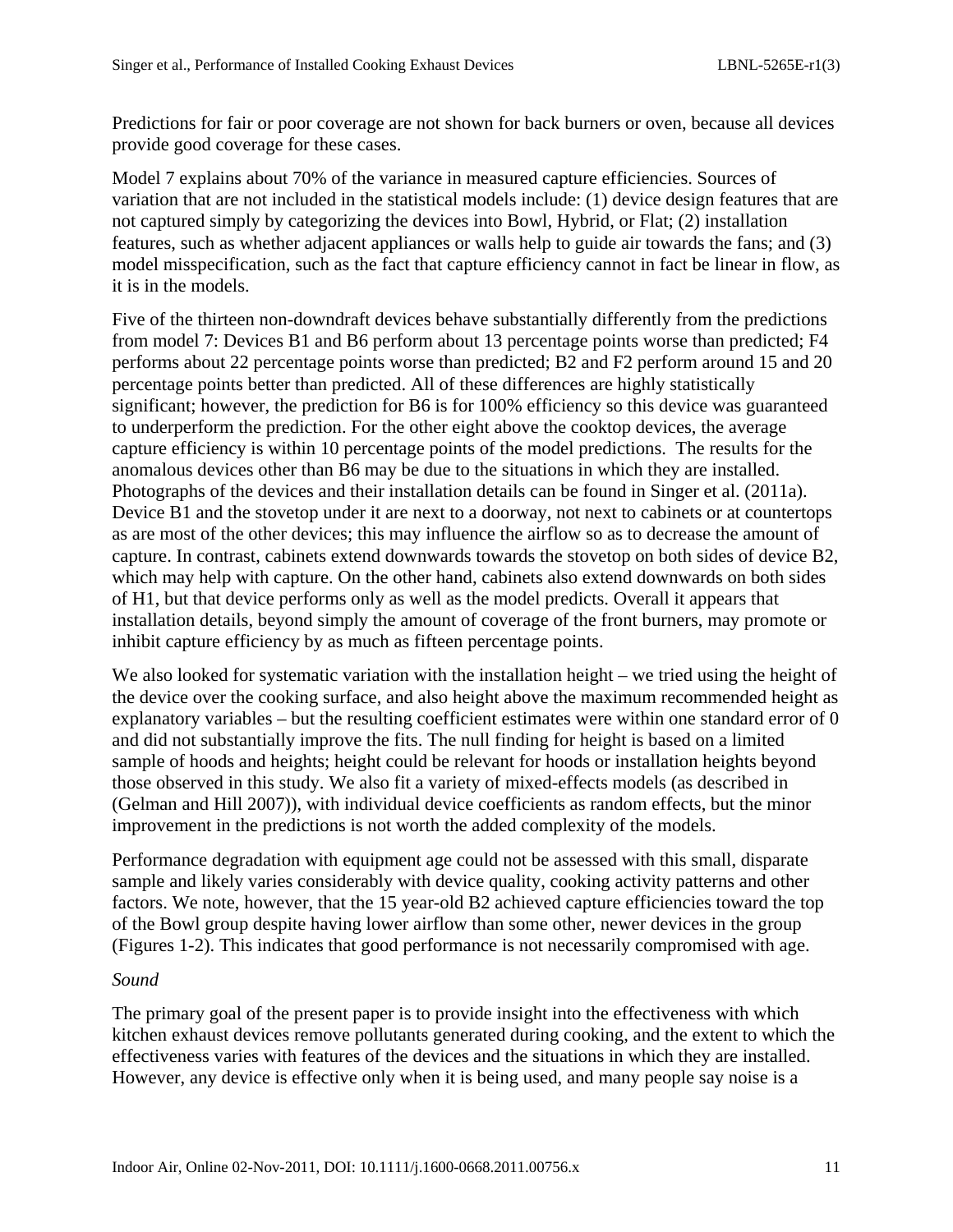deterrent to using their exhaust fan ([Nagda et al. 1989;](#page-13-14) [Parrott et al. 2003\)](#page-13-5). We measured sound levels to document this important performance element.

Table 2 presents summary results for measured sound levels at the cooktop for 14 of the 15 installations. Sound levels elsewhere in the kitchen are presented in Singer et al. (2011a). Background sound levels varied from 34 to 49 dB(A) and increased to 57 to 71 dB(A) with exhaust fans operating on the highest settings. Even on medium or low fan settings many devices, coupled with the ambient noise already present, raised sound levels above 60 dB, a level that would strongly compete with normal conversation. Given these results it is not surprising that people are reluctant to use their exhaust devices.

The sound numbers in Table 2 show total measured sound levels, which includes both ambient noise and noise from the exhaust device. The sound level for the device alone can be determined by using the appropriate equation for subtracting sound levels ([Davis and Davis 1997\)](#page-14-0):

$$
D = 10\log_{10}(10^{T/10} - 10^{A/10})
$$
\n(3)

where D is the noise level created by the device, A is the ambient noise level (i.e. the sound level measured with the the device turned off), and T is the total noise level when the device is turned on. Figure 3 shows device sound level (at the front of the cooktop) versus airflow for each measured airflow. Sound levels are extremely variable at low flow rates – some devices are very noisy even at quite low flow. Among the tested devices and fan settings that were effective at removing pollutants for all burner combinations, only H2 (filled triangles) on its medium fan setting was fairly quiet. Still, this device at least proves that a fairly quiet, effective device is possible. The extremely effective B6 device (X symbol) was fairly loud, but still quieter than many competing devices that moved much less air; potentially, a device like B6 operated at a lower airflow could be both quiet and at least moderately effective.

Product literature specified sound levels (in sones) for three fan settings of H1, for high and low fan settings of F3–F5 (variations of the same device), and for the highest fan settings of B1 and B3–B6. Among these devices and settings, the lowest specified sound levels were 0.9 sones for F3–F5 on low fan setting. This setting produced the lowest measured device-generated noise levels: 37 and 41 dB(A) for F3 and F5, respectively. The other devices and settings had sound specifications ranging from 2.0 to 6.0 sones and device-generated sound measurements of 57–71  $dB(A)$  with an  $R^2=0.53$ .

It is important to note that the performance measurements reported in this study may reflect installation elements that were not assessed in this study. Improper device installation or ductwork can directly impact sound and airflow, and indirectly impact capture efficiency. The effect of such installation parameters is worthy of future study.

## **Conclusions**

For any given device, higher airflow generally leads to higher capture efficiency, with each 100 lps increase in airflow increasing the capture efficiency by about 33 percentage points. However, at a given airflow there is a great deal of variation in capture efficiency among devices, and meeting industry standard guidance on minimum airflow requirements is not sufficient to ensure removal of most of the pollution generated by cooking.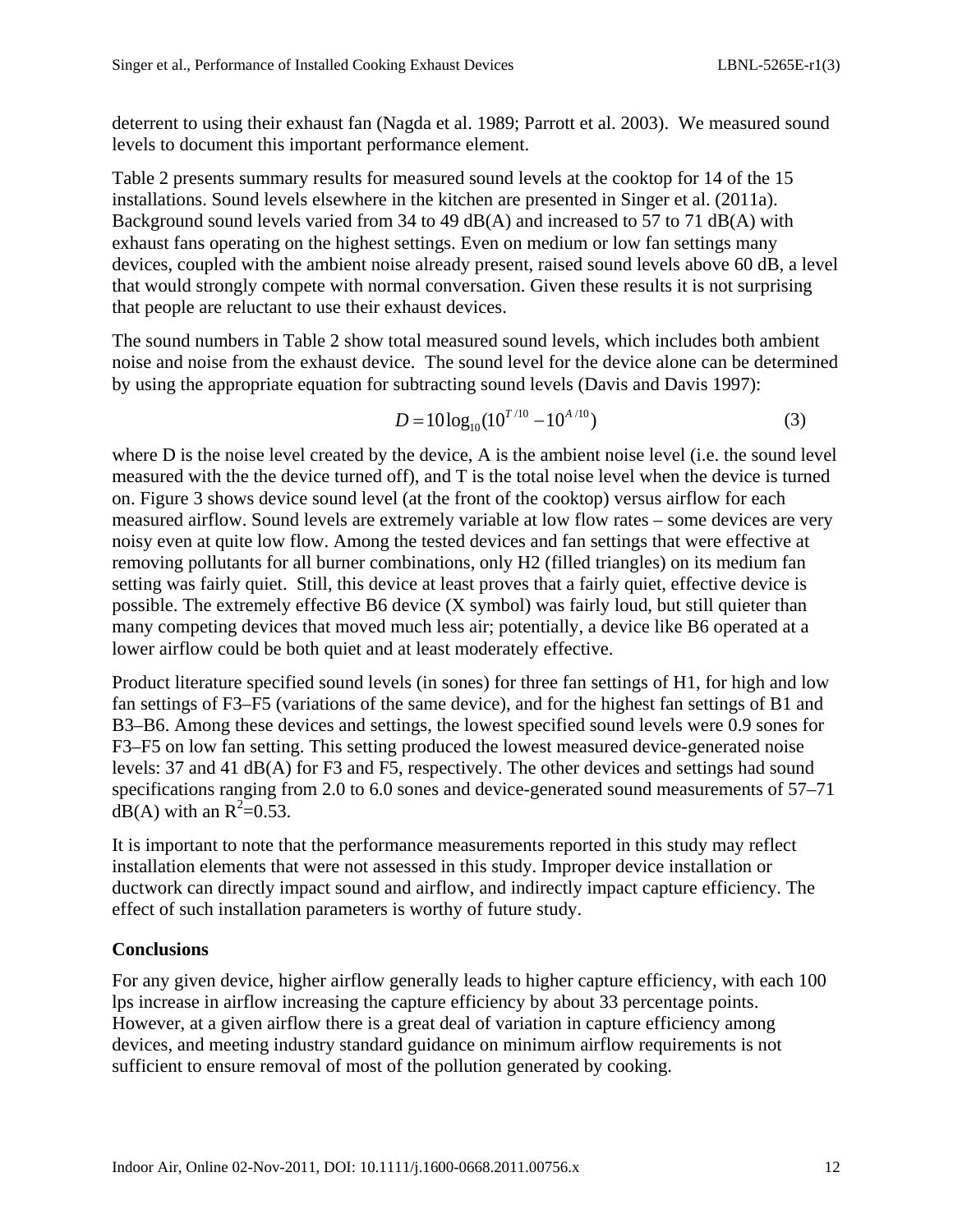The results of this limited study suggest that the most effective designs are those that include a capture volume and a robust fan. While the most effective devices (B5 and B6) are relatively expensive, the more moderately priced devices H2 and B4 also had high capture efficiencies under almost all conditions. B2 also performed well.

Whether the exhaust device extends over the burners being used also has a large influence: a device that does not cover the in-use burners suffers a very large penalty in capture efficiency, of 20-25 percentage points. As a consequence, for many of the under-cabinet and wall mount units (and for the back mounted downdraft systems), capture efficiencies were much higher on back as compared with front burners. In many cases, cooking on the rear burner with the fan on its low setting is as effective or more effective than cooking on the front burner with the fan on its medium setting.

The flat-bottom models in the study suffer from three problems: poor coverage of the front burners, low flow rates, and lack of physical features that would funnel pollutants towards the fan. The combined effect of these problems can be quite substantial: with the front burner in use, a flat device with poor coverage of the front burner and a weak fan can be expected to perform about 45 percentage points worse in removal efficiency than a hybrid or bowl device with good coverage and a fan that moves an extra 50 lps.

The devices with highest capture efficiency  $- F2$ , H2, B2, B4, B5, and B6 – remove more than 75% of cooking pollution when operated at medium fan setting or higher. To use these devices requires willingness to tolerate a moderately noisy kitchen, since all of these devices except H2 generate at least 60 dB of sound intensity at a medium fan setting or higher. Device H2 indicates that an effective, fairly quiet device is possible.

#### **Acknowledgments**

Funding was provided by the U.S. Department of Energy under Contract DE-AC02-05CH11231 and by the California Energy Commission through Contracts 500-05-026 and 500-08-061.

## **References**

- Davis, D. and Davis, C. (1997) *Sound System Engineering, Second Edition*. Massachusetts, Howard W Sams and Co., Elsevier.
- <span id="page-12-0"></span>Dennekamp, M., Howarth, S., Dick, C.A.J., Cherrie, J.W., Donaldson, K. and Seaton, A. (2001) Ultrafine particles and nitrogen oxides generated by gas and electric cooking, *Occupational and Environmental Medicine*, 58, 511-516.
- <span id="page-12-1"></span>Fortmann, R., Kariher, P. and Clayton, R. (2001) *Indoor Air Quality: Residential Cooking Exposures*, Final Report for California Air Resources Board Contract Number 97-330, Sacramento, CA.
- <span id="page-12-2"></span>Fugler, D.W. (1989) Canadian research into the installed performance of kitchen exhaust fans, *ASHRAE Transactions,* 95, 753-758.
- <span id="page-12-5"></span>Gelman, A. and Hill, J. (2007) *Data Analysis using Regression and Multilevel/Hierarchical Models*, New York, Cambridge University Press.
- <span id="page-12-4"></span>HVI. (2008) *HVI Range Hood Brochure*, Wauconda IL.
- <span id="page-12-3"></span>HVI. (2009a) *HVI Airflow Test Procedure, Publication 916, 2009 Revised Edition*, Wauconda IL, Home Ventilating Institute.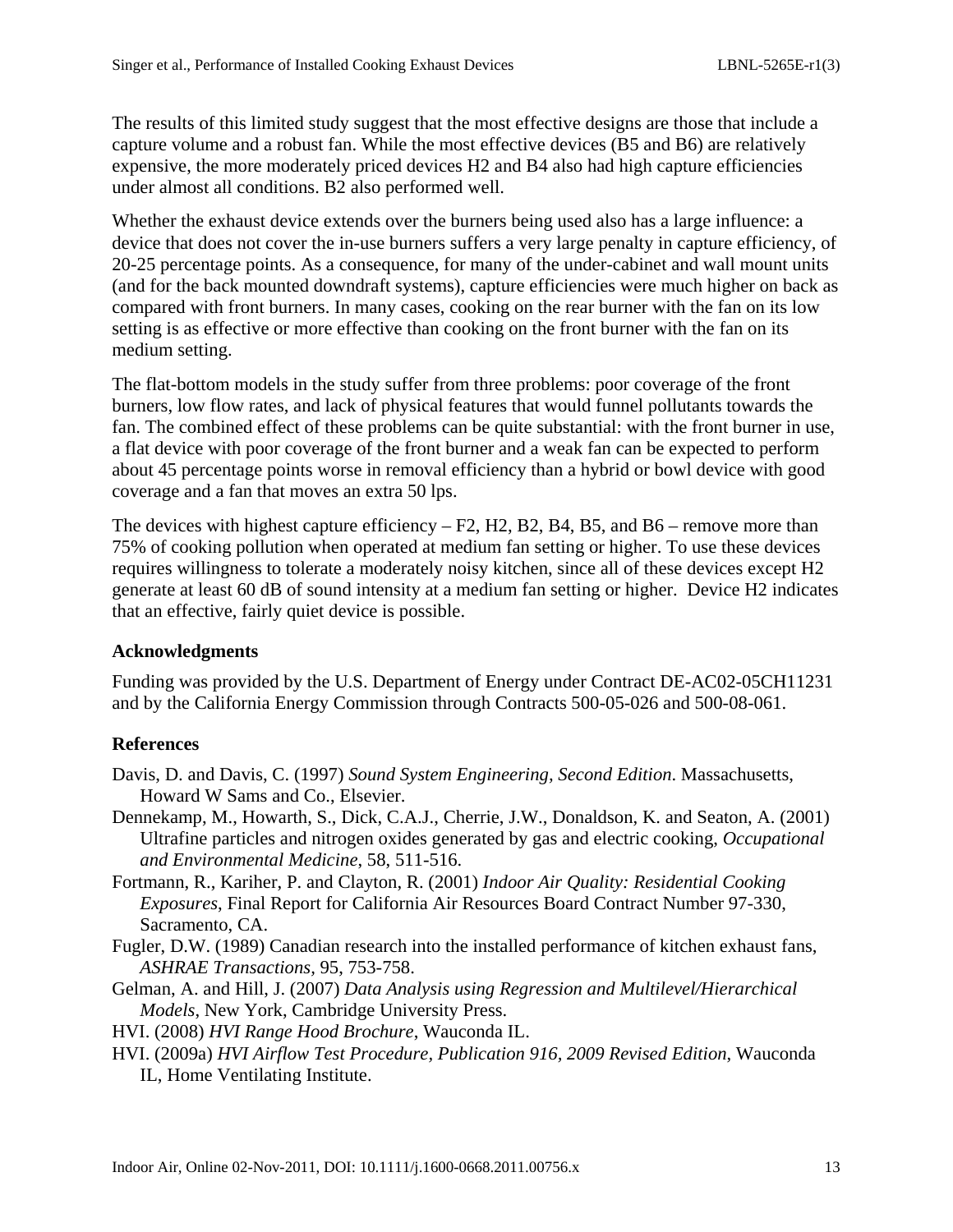- <span id="page-13-8"></span>HVI. (2009b) *HVI Loudness Testing and Rating Procedure, HVI Publication 915*, Wauconda IL, Home Ventilating Institute.
- <span id="page-13-4"></span>HVI (2010) *Certified Home Ventilating Products Directory*, Wauconda IL, Home Ventilating Institute.
- <span id="page-13-12"></span>Klug, V.L, Lobscheid, A.B and Singer, B.C. (2011) *Cooking Appliance Use in California Homes – Data Collected from a Web‐Based Survey*, LBNL‐5028E, Berkeley CA, Lawrence Berkeley National Laboratory.
- Li, Y. and Delsante, A. (1996) Derivation of capture efficiency of kitchen range hoods in a confined space, *Building and Environment*, 31, 461-468.
- <span id="page-13-13"></span>Li, Y., Delsante, A. and Symons, J. (1997) Residential kitchen range hoods - Buoyancy-capture principle and capture efficiency revisited, *Indoor Air*, 7, 151-157.
- <span id="page-13-0"></span>Moschandreas, D.J. and Relwani, S.M. (1989) Field-Measurements of  $NO<sub>2</sub>$  Gas Range-Top Burner Emission Rates, *Environment International,* 15, 489-492.
- <span id="page-13-14"></span>Nagda, N.L., Koontz, M.D., Fortmann, R.C. and Billick, I.H. (1989) Prevalence, use, and effectiveness of range exhaust fans, *Environment International*, 15, 615-620.
- <span id="page-13-5"></span>Parrott, K., Emmel, J. and Beamish, J. (2003) Use of Kitchen Ventilation: Impact on Indoor Air Quality, *The Forum for Family and Consumer Issues,* 8, 1, Raleigh NC, North Carolina State University.
- <span id="page-13-6"></span>Price, P.N. and Sherman, M.H. (2006) *Ventilation Behavior and Household Characteristics in New California Houses*, LBNL-59620, Berkeley CA, Lawrence Berkeley National Laboratory.
- <span id="page-13-3"></span>Revzan, K.L. (1986) Effectiveness of local ventilation in removing simulated pollution from point sources, *Environment International*, 12, 449-459.
- <span id="page-13-1"></span>Rim, D., Wallace, L. and Persily, A. (2011) Reduction of exposure to ultrafine particles by kitchen exhaust fans of varying flow rates, In: Corsi, R.L. and Morrison, G.C., Eds., *Proceedings of Indoor Air 2011*, Austin TX, International Society of Indoor Air Quality and Climate, Paper 806.
- Singer, B.C., Apte, M.G., Black, D.R., Hotchi, T., Lucas, D., Lunden, M.M., Mirer, A.M., Spears, M., Sullivan, D.P. (2009) *Experimental Evaluation of Pollutant Emissions from Residential Appliances*, CEC-500-2009-099, Sacramento CA, California Energy Commission.
- <span id="page-13-9"></span>Singer, B.C., Delp, W.W. and Apte, M.G. (2011a) *Experimental Evaluation of Installed Cooking Exhaust Fan Performance*, LBNL-4183E, Berkeley CA, Lawrence Berkeley National Laboratory.
- <span id="page-13-11"></span>Singer, B.C., Sherman, A.D., Hotchi, T. and Sullivan, D.P. (2011b) Pollutant removal efficiency of residential cooking exhaust hoods, In: Corsi, R.L. and Morrison, G.C., Eds., *Proceedings of Indoor Air 2011*, Austin TX, International Society of Indoor Air Quality and Climate, Paper 656.
- <span id="page-13-2"></span>Traynor, G.W., Apte, M.G. and Chang, G.M. (1996) *Pollutant Emission Factors from Residential Natural Gas Appliances: A Literature Review*, LBNL-38123, Berkeley CA, Lawrence Berkeley National Laboratory.
- <span id="page-13-10"></span>Walker, I.S., Wray, C.P., Dickerhoff, D.J. and Sherman, M.H. (2001) *Evaluation of Flow Hood Measurements for Residential Register Flows*, LBNL-47382, Berkeley CA, Lawrence Berkeley National Laboratory.
- <span id="page-13-7"></span>Wilson, A.L., Colome, S.D. and Tian, Y. (1994) *California Indoor Air Quality Study*, Irvine CA, Integrated Environmental Services.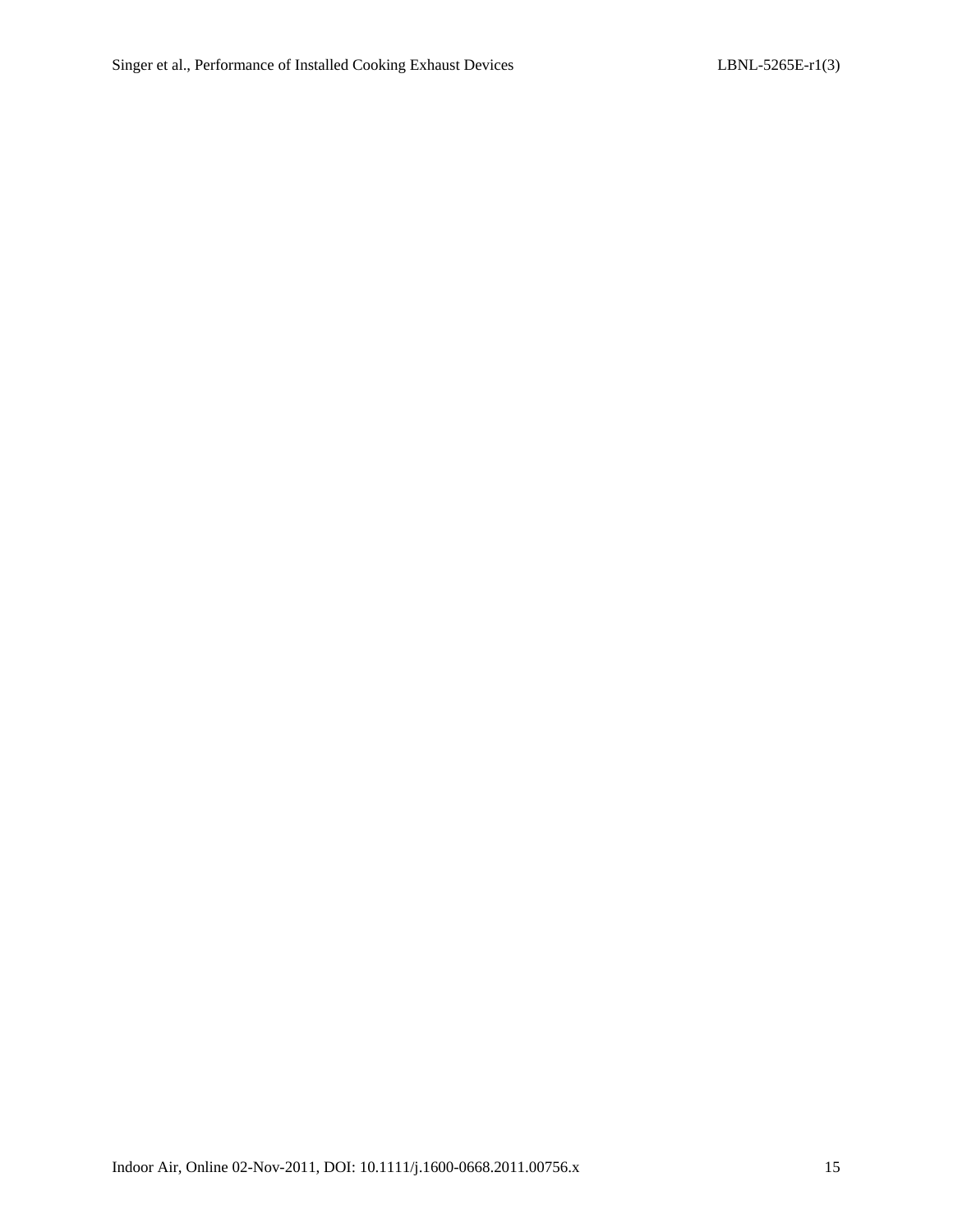|                                                     |                        | Device Characteristics ( $NA = not available$ ; $NR = not relevant$ ) | Installation                          |                           |                                      |                                         |                          |                                  |  |  |  |
|-----------------------------------------------------|------------------------|-----------------------------------------------------------------------|---------------------------------------|---------------------------|--------------------------------------|-----------------------------------------|--------------------------|----------------------------------|--|--|--|
| ID                                                  | Age $(y)$              | Est.<br>Cost <sup>a</sup>                                             | Nominal<br>airflow (lps) <sup>b</sup> | Number of fan<br>settings | Sound<br>$\text{(sones)}^{\text{b}}$ | Rec. height<br>$\text{cm}$ ) $\text{b}$ | Installed<br>Height (cm) | Cooktop<br>Coverage <sup>c</sup> |  |  |  |
|                                                     | <b>Downdraft</b>       |                                                                       |                                       |                           |                                      |                                         |                          |                                  |  |  |  |
| D <sub>1</sub>                                      | 10                     | \$1,350                                                               | 283 <sup>e</sup>                      | $\overline{4}$            | NA <sup>d</sup>                      | NR <sup>d</sup>                         | NR <sup>d</sup>          | NR <sup>d</sup>                  |  |  |  |
| D <sub>2</sub>                                      | $15+$                  | \$1,350                                                               | $283$ $^{\rm e}$                      | 3                         |                                      | NR <sup>d</sup>                         | $NR^d$                   | NR <sup>d</sup>                  |  |  |  |
|                                                     | Flat (No capture hood) |                                                                       |                                       |                           |                                      |                                         |                          |                                  |  |  |  |
| F1                                                  | $\overline{4}$         | \$300 <sup>f</sup>                                                    | 142                                   | 5                         | NA <sup>d</sup>                      | $>36$                                   | 57                       | $<$ 50%                          |  |  |  |
| F <sub>2</sub>                                      | $\overline{4}$         | \$300 <sup>f</sup>                                                    | 142                                   | 5                         | NA <sup>d</sup>                      | $>36$                                   | 48                       | 50-75%                           |  |  |  |
| F <sub>3</sub>                                      | 9                      | \$275                                                                 | 118                                   | 3                         | 3.5                                  | $41 - 58$                               | 99                       | 50-75%                           |  |  |  |
| F <sub>4</sub>                                      | 6                      | \$275                                                                 | 118                                   | 3                         | 3.5                                  | $41 - 58$                               | 64                       | < 50%                            |  |  |  |
| F <sub>5</sub>                                      | 5                      | \$275                                                                 | 118                                   | 3                         |                                      | $41 - 58$                               | 69                       | >75%                             |  |  |  |
| Hybrid (Capture volume above bottom grease screens) |                        |                                                                       |                                       |                           |                                      |                                         |                          |                                  |  |  |  |
| H1                                                  | 3                      | \$825                                                                 | $359$ $^{\rm e}$                      | $\overline{4}$            | 4.5                                  | $66 - 76$                               | 81                       | >75%                             |  |  |  |
| H2                                                  | 5                      | \$450                                                                 | 170                                   | 3                         | NA <sup>d</sup>                      | $76 - 91$                               | 76                       | >75%                             |  |  |  |
| <b>Open (Bowl)</b>                                  |                        |                                                                       |                                       |                           |                                      |                                         |                          |                                  |  |  |  |
| B1                                                  | $15+$                  | \$75                                                                  | 90                                    | $\overline{c}$            | 6                                    | $46 - 61$                               | 58                       | 50-75%                           |  |  |  |
| B <sub>2</sub>                                      | 15                     | \$950                                                                 | 283 <sup>e</sup>                      | Variable <sup>g</sup>     | NA <sup>d</sup>                      | 64                                      | 61                       | $>75\%$                          |  |  |  |
| B <sub>3</sub>                                      | 6                      | \$2,900                                                               | 260 <sup>e</sup>                      | 1                         | 6                                    | 76                                      | 69                       | >75%                             |  |  |  |
| <b>B4</b>                                           | 8                      | \$300                                                                 | 170                                   | Variable <sup>g</sup>     | 5.5                                  | $33 - 53$                               | 69                       | >75%                             |  |  |  |
| B <sub>5</sub>                                      | 3                      | \$1,250                                                               | 260 <sup>e</sup>                      | $\overline{2}$            | 6.5                                  | 69                                      | 69                       | $>75\%$                          |  |  |  |
| <b>B6</b>                                           | 6                      | \$2,900                                                               | 260 <sup>e</sup>                      | $\mathbf{1}$              | 6                                    | 76                                      | 65                       | $>100\%$                         |  |  |  |

| Table 1. Characteristics of cooking exhaust fans evaluated in this study. |
|---------------------------------------------------------------------------|
|---------------------------------------------------------------------------|

<sup>a</sup> Estimated retail prices based on review of web-based retailers conducted in late 2009.

<sup>b</sup> Nominal (maximum) airflow provided in product literature as cubic feet per minute; sound and recommended installation height (inches) based on product literature.

<sup>c</sup> Fraction of cooktop covered by range hood.

 $d$  NA = not available; NR = not relevant to product design.

e Fan free air delivery.

 $f_{\rm F1}$  and F2 are combined exhaust and microwave over the range (OTR) appliances. The quoted cost includes the cost of the microwave. The exhaust device adds less than \$100, based on comparison to the cost of a microwave alone.

<sup>g</sup> Knob or control without any set levels.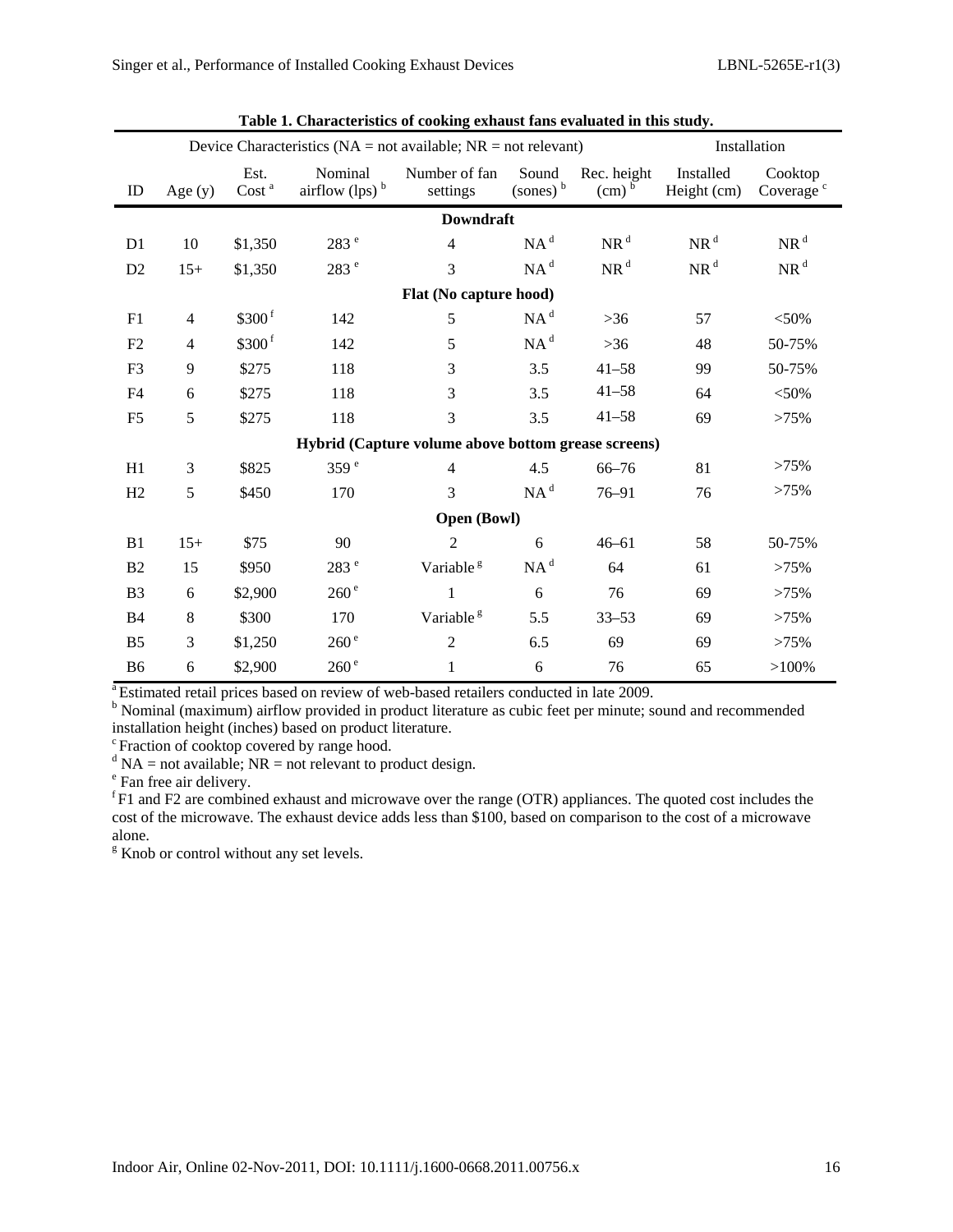| Hood           |           |           | Airflow $(lps)^a$ |         | Measured Sound $(dB(A))$ <sup>b</sup> |           |           |           |  |
|----------------|-----------|-----------|-------------------|---------|---------------------------------------|-----------|-----------|-----------|--|
| ID             | Low       | Med       | High              | Nominal | Off                                   | Low       | Med       | High      |  |
| D1             | 101       | 110       | 114               | 283     | 45                                    | 64        | 66        | 67        |  |
| D <sub>2</sub> | NM        | 120       | 136               | 283     | 36                                    | NM        | 55        | 58        |  |
| F1             | 23        | 44        | 67                | 142     | 43                                    | 51        | 56        | 61        |  |
| F2             | 102       | 109       | 120               | 142     | 49                                    | 63        | 66        | 66        |  |
| F3             | 24        | 74        | 108               | 118     | 36                                    | 40        | 47        | 57        |  |
| F4             | 40        | NM        | 116               | 118     | <b>NM</b>                             | <b>NM</b> | NM        | <b>NM</b> |  |
| F5             | 42        | 77        | 117               | 118     | 34                                    | 42        | 53        | 63        |  |
| H1             | 85        | 94        | 106               | 359     | 42                                    | 62        | 64        | 67        |  |
| H2             | 72        | 111       | 170               | 170     | 44                                    | 53        | 56        | 66        |  |
| B1             | 21        | NM        | 35                | 90      | 45                                    | 73        | <b>NA</b> | 65        |  |
| B2             | 75        | 78        | 85                | 283     | 43                                    | 71        | 69        | 68        |  |
| B <sub>3</sub> | <b>NM</b> | <b>NM</b> | 105               | 260     | 42                                    | <b>NA</b> | <b>NA</b> | 67        |  |
| <b>B4</b>      | 42        | 97        | 120               | 170     | 41                                    | 45        | 60        | 65        |  |
| B5             | 120       | NM        | 148               | 260     | 37                                    | 67        | <b>NA</b> | 71        |  |
| B6             | <b>NM</b> | NΜ        | 180               | 260     | 34                                    | NA        | NA        | 62        |  |

#### **Table 2: Airflow and Sound Measurements**

B6 NM NM 180 260 34 NA NA 62 a Values shown are means of all measurements recorded. For devices with more than 3 settings, airflow and sound were measured at highest, lowest and one intermediate setting. For fans with fewer than 3 settings, some entries are not applicable (NA). Airflow not measured (NM) for some cases. Under laboratory conditions, the measurement methods are accurate to within 2-3%. For the conditions of this field study, we estimate an accuracy of 5% or better.

<sup>b</sup> Sound was measured at the front of the cooktop. The values shown represent an average over at least 30 seconds of measurement, with precision of 1 dB(A) or better.

| Table 3: Regression coefficients (standard errors), residual standard error (RSE), and $\mathbb{R}^2$ , for various models |
|----------------------------------------------------------------------------------------------------------------------------|
| that predict capture efficiency (percentage points) based on the following variables: indicator for device type;           |
| flow in hundreds of lps; indicator for burner combinations (default is rear burner only); and indicator for                |
| extent of coverage over burners (default is >75%). Downdraft devices were not included.                                    |

| #            | Inter-<br>cept | Bowl  | $\circ$<br>Hybrid | Flat      | Flow<br>$100s$ of<br>lps) | Front<br>and Rear | Front<br>Only | Oven<br>Only | Fair    | In-use burner<br>Coverage<br>Poor | <b>RSE</b> | $R^2$ |
|--------------|----------------|-------|-------------------|-----------|---------------------------|-------------------|---------------|--------------|---------|-----------------------------------|------------|-------|
|              |                | 71(2) | 70(4)             | 46(3)     |                           |                   |               |              |         |                                   | 24         | 0.20  |
| ◠            | 22(3)          |       |                   |           | 40(2)                     |                   |               |              |         |                                   | 18         | 0.50  |
| 3            | 30(4)          |       |                   |           | 42(2)                     | $-12(4)$          | $-15(3)$      | $-2(4)$      |         |                                   | 17         | 0.55  |
| 4            | 35(4)          |       |                   |           | 34(2)                     |                   |               |              | $-7(3)$ | $-26(3)$                          | 16         | 0.63  |
| 5            |                | 34(3) | 32(4)             | 18(3)     | 36(3)                     |                   |               |              |         |                                   | 17         | 0.57  |
| 6            |                | 42(3) | 38(4)             | 24(3)     | 36(3)                     | $-11(3)$          | $-15(3)$      | 3(3)         |         |                                   | 15         | 0.65  |
| $\mathbf{r}$ |                | 43(4) | 41(5)             | 28<br>(4) | 33(3)                     | $-9(4)$           | $-6(5)$       | 2(4)         | 0(4)    | $-18(5)$                          | 14         | 0.69  |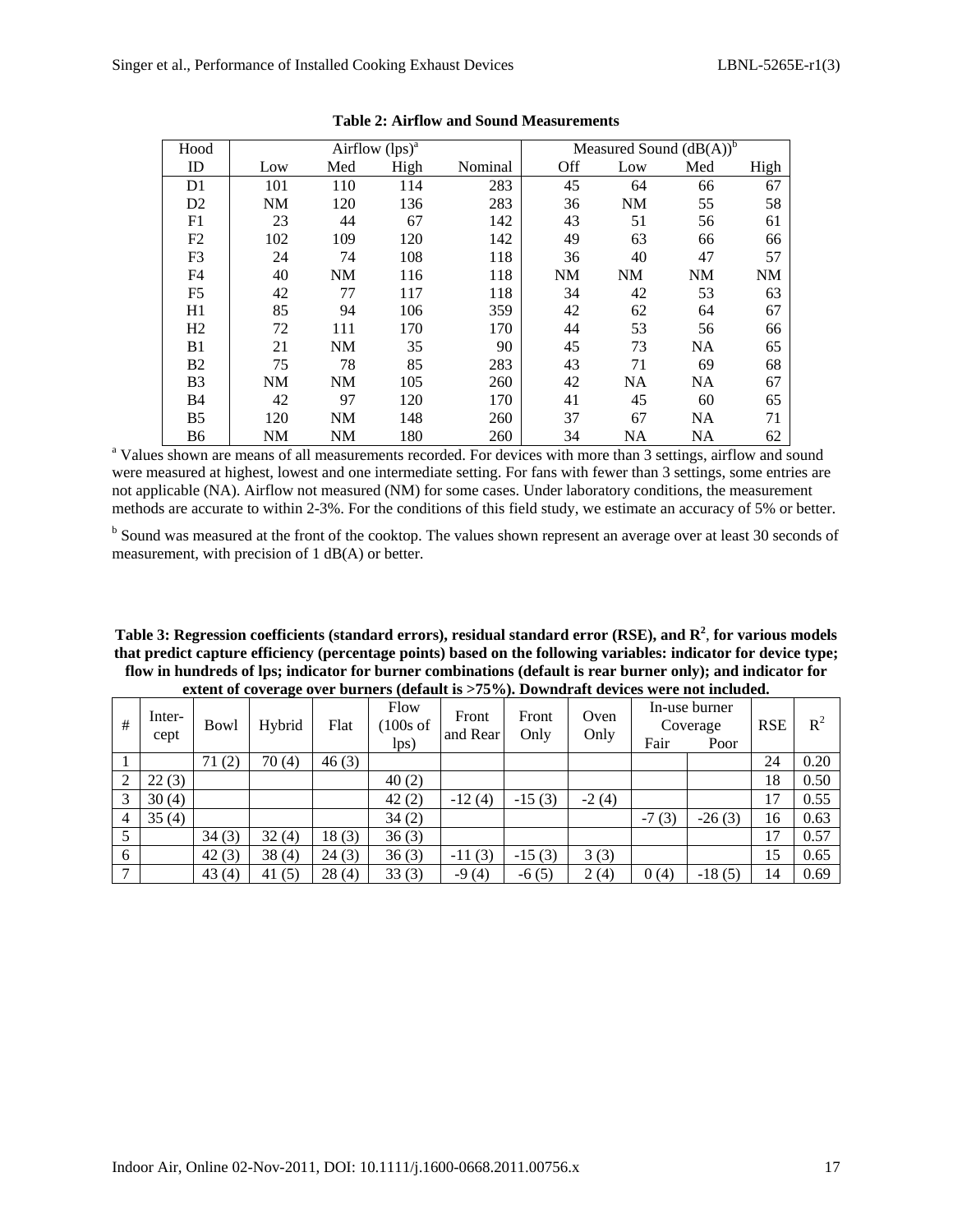

**Figure 1: Single Pass Capture Efficiency for each device, for experiments using different fan settings and different combinations of burners**. Colors indicate the degree to which the exhaust device extends over the burners that were used: green means >75%, blue means 50‐75%, red means <50%. For Downdraft devices, green means a back burner was used, red means front, blue means both. Airflow is shown in liters per second on the lower axis and cubic feet per minute on the upper.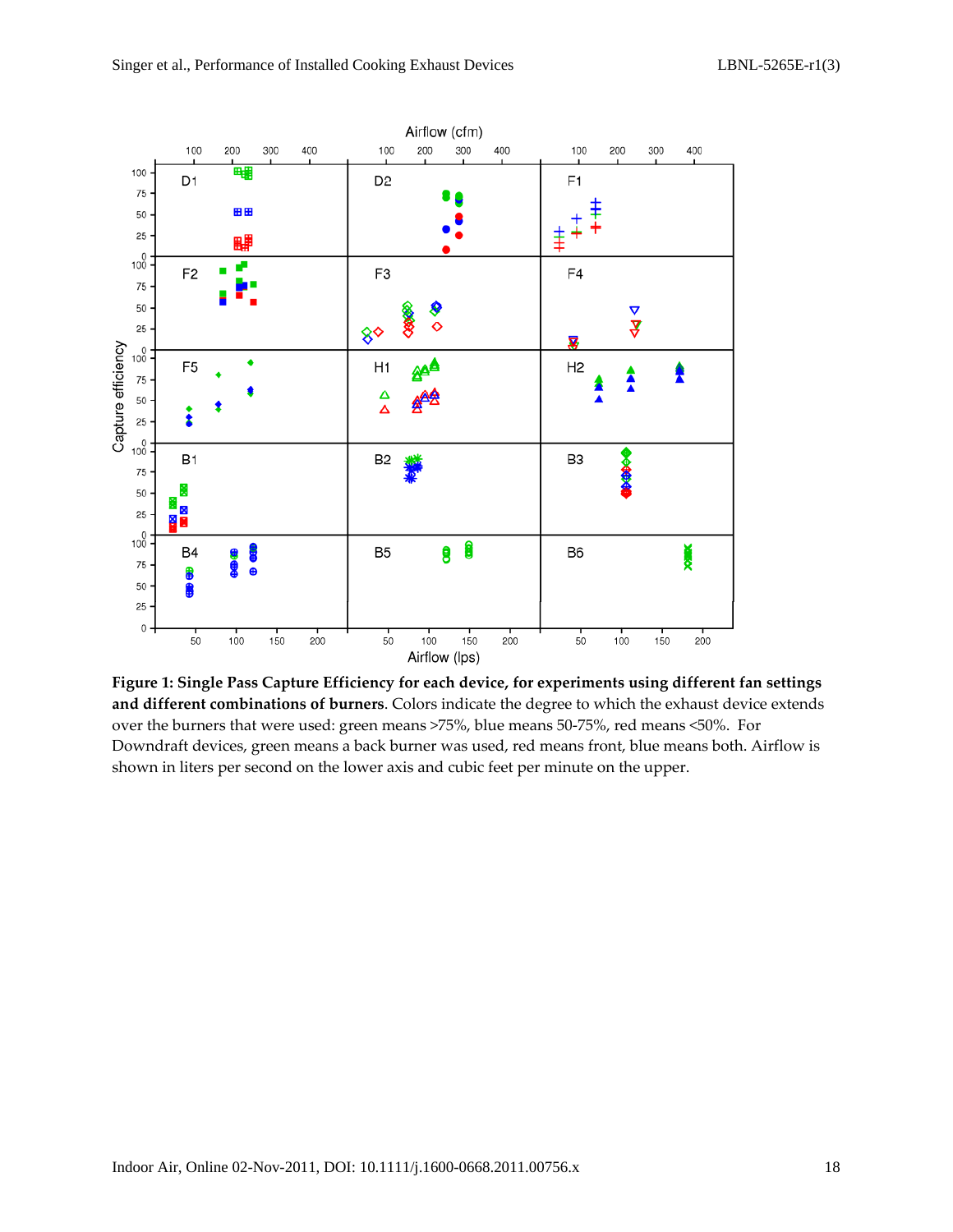

**Figure 2: Capture Efficiency versus Flow (lps), for different device types (rows) and various combinations of burner or oven use (columns).** The plotting symbols, a different symbol for each device, are the same as in **Figure 1**. Green symbols indicate high in‐use burner coverage (>75% of the area of the burners in use is below the exhaust intake), blue indicates medium (50‐75%), and red indicates low (<50%). For Downdraft devices, green means a back burner was used, red means front, blue means both. Dashed lines show predictions from model 7, for high, medium, and low in‐use burner coverage. Predictions for high and medium coverage are almost identical, so those lines are nearly indistinguishable.